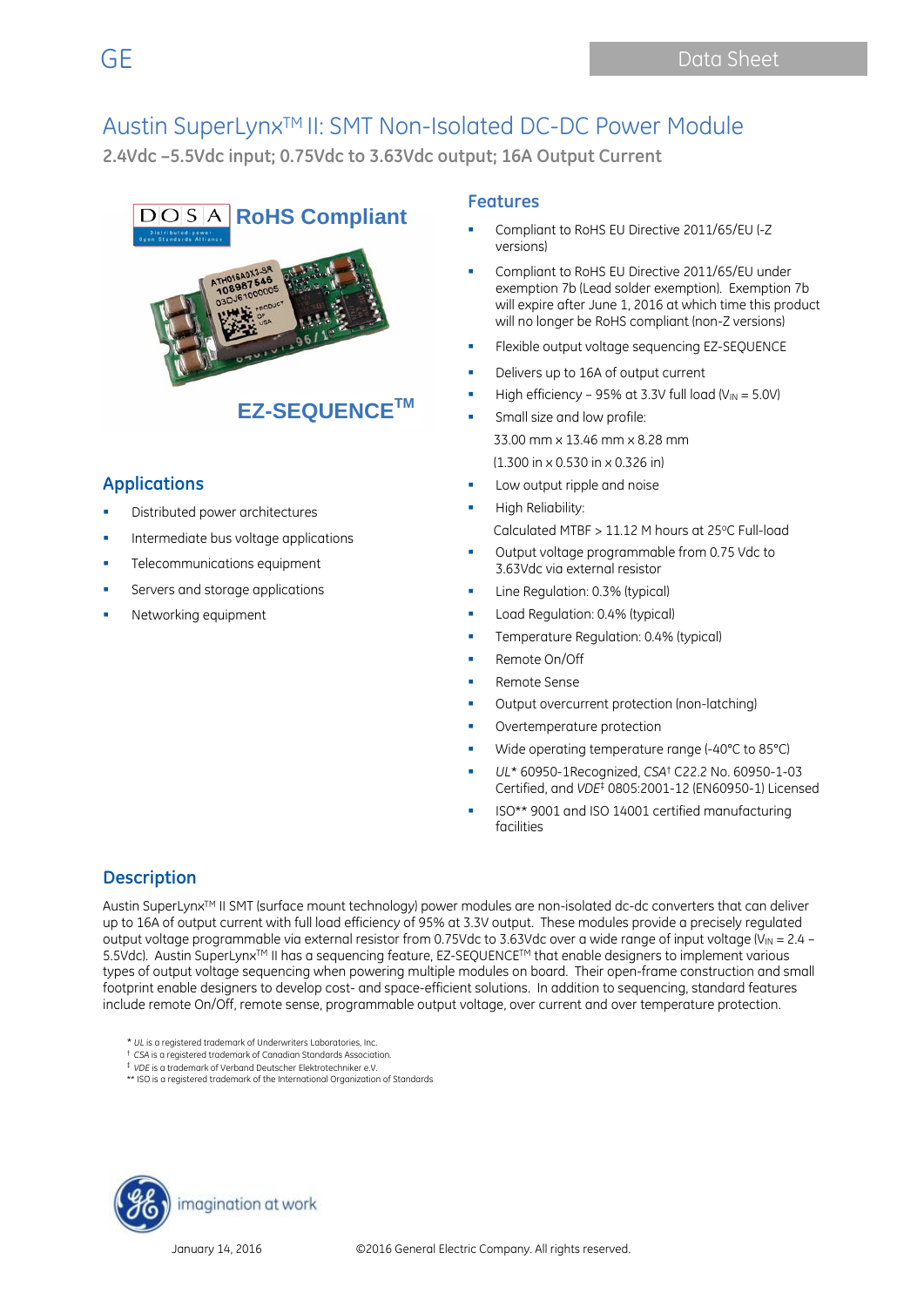**2.4Vdc –5.5Vdc input; 0.75Vdc to 3.63Vdc output; 16A Output Current**

### **Absolute Maximum Ratings**

Stresses in excess of the absolute maximum ratings can cause permanent damage to the device. These are absolute stress ratings only, functional operation of the device is not implied at these or any other conditions in excess of those given in the operations sections of the data sheet. Exposure to absolute maximum ratings for extended periods can adversely affect the device reliability.

| Parameter                            | <b>Device</b> | <b>Symbol</b>          | Min    | <b>Max</b>    | <b>Unit</b> |
|--------------------------------------|---------------|------------------------|--------|---------------|-------------|
| Input Voltage                        | All           | <b>V<sub>IN</sub></b>  | $-0.3$ | 5.8           | Vdc         |
| Continuous                           |               |                        |        |               |             |
| Sequencing Voltage                   | All           | <b>V<sub>SEQ</sub></b> | $-0.3$ | $V_{IN, Max}$ | Vdc         |
| Operating Ambient Temperature        | All           | Tд                     | $-40$  | 85            | °C          |
| (see Thermal Considerations section) |               |                        |        |               |             |
| Storage Temperature                  | All           | $T_{\sf stq}$          | $-55$  | 125           | $\circ$     |

### **Electrical Specifications**

Unless otherwise indicated, specifications apply over all operating input voltage, resistive load, and temperature conditions.

| Parameter                                                                                                                                                | <b>Device</b>                 | Symbol                   | <b>Min</b> | <b>Typ</b> | <b>Max</b> | <b>Unit</b> |
|----------------------------------------------------------------------------------------------------------------------------------------------------------|-------------------------------|--------------------------|------------|------------|------------|-------------|
| Operating Input Voltage                                                                                                                                  | $V_{Oset} \leq V_{IN} - 0.5V$ | $V_{IN}$                 | 2.4        |            | 5.5        | Vdc         |
| Maximum Input Current                                                                                                                                    | All                           | I <sub>IN.max</sub>      |            |            | 16.0       | Adc         |
| $(V_{IN} = V_{IN. min}$ to $V_{IN. max.}$ $I_0 = I_{O. max}$ $V_{O. set} = 3.3 \text{Vdc}$                                                               |                               |                          |            |            |            |             |
| Input No Load Current                                                                                                                                    | $V_{O.set} = 0.75$ Vdc        | IN.No load               |            | 25         |            | mA          |
| $(V_{IN} = 5.0 \text{Vdc}, I_0 = 0$ , module enabled)                                                                                                    | $V_{O,set}$ = 3.3Vdc          | IN.No load               |            | 40         |            | mA          |
| Input Stand-by Current                                                                                                                                   | All                           | I <sub>IN,stand-by</sub> |            | 1.5        |            | mA          |
| $(V_{IN} = 5.0 Vdc$ , module disabled)                                                                                                                   |                               |                          |            |            |            |             |
| Inrush Transient                                                                                                                                         | All                           | $ ^{2}t$                 |            |            | 0.1        | $A^2S$      |
| Input Reflected Ripple Current, peak-to-peak<br>(5Hz to 20MHz, 1µH source impedance; VIN, min to VIN, max,<br>lo= lomax; See Test configuration section) | All                           |                          |            | 100        |            | mAp-p       |
| Input Ripple Rejection (120Hz)                                                                                                                           | All                           |                          |            | 30         |            | dB          |

#### **CAUTION: This power module is not internally fused. An input line fuse must always be used.**

This power module can be used in a wide variety of applications, ranging from simple standalone operation to being part of a complex power architecture. To preserve maximum flexibility, internal fusing is not included, however, to achieve maximum safety and system protection, always use an input line fuse. The safety agencies require a fast-acting fuse with a maximum rating of 20A (see Safety Considerations section). Based on the information provided in this data sheet on inrush energy and maximum dc input current, the same type of fuse with a lower rating can be used. Refer to the fuse manufacturer's data sheet for further information.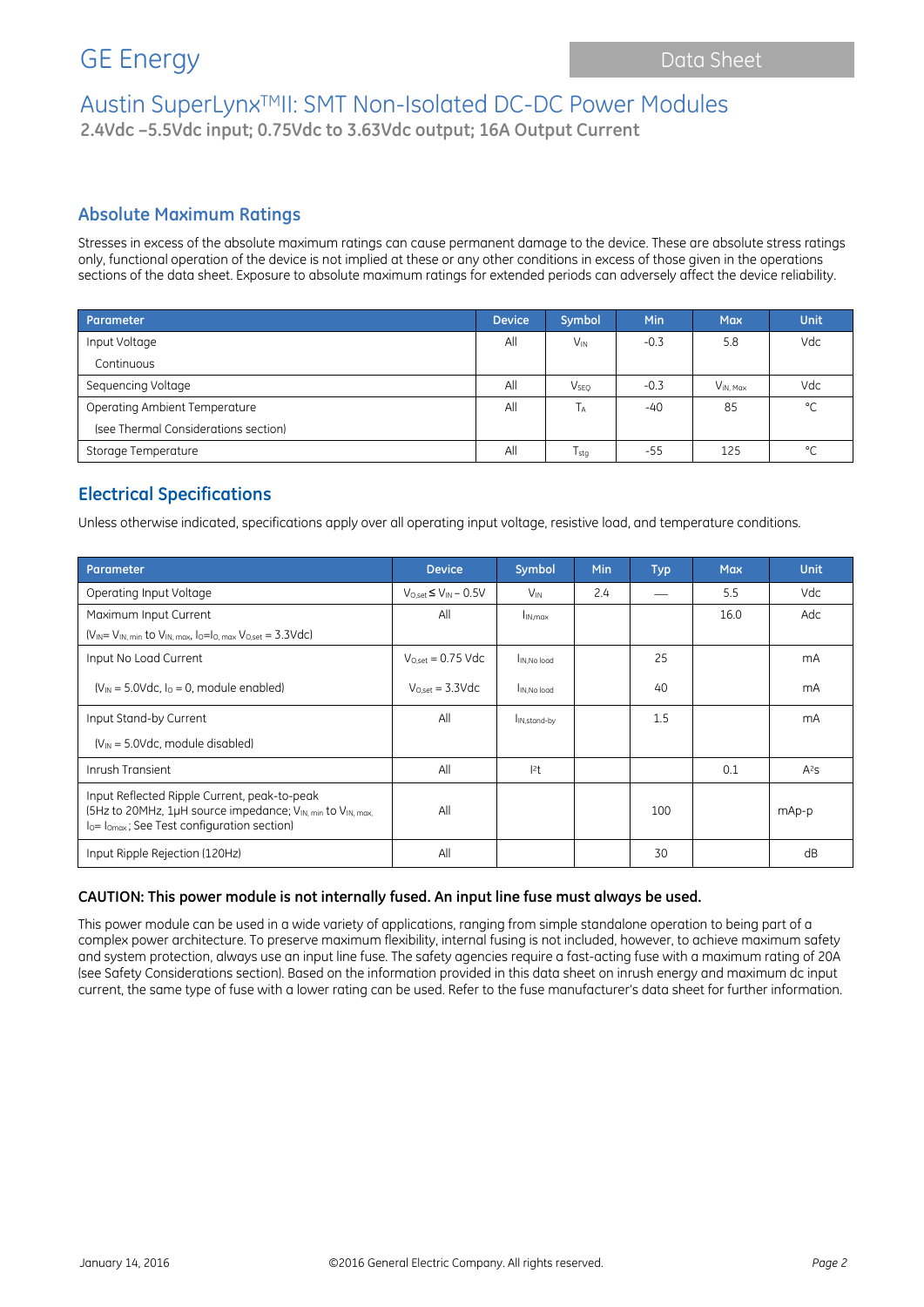## GE Energy **Data Sheet** Data Sheet

# Austin SuperLynxTMII: SMT Non-Isolated DC-DC Power Modules

**2.4Vdc –5.5Vdc input; 0.75Vdc to 3.63Vdc output; 16A Output Current**

### **Electrical Specifications** (continued)

| Parameter                                                                                           | <b>Device</b>                       | Symbol              | Min                      | <b>Typ</b>                      | <b>Max</b>               | <b>Unit</b>           |
|-----------------------------------------------------------------------------------------------------|-------------------------------------|---------------------|--------------------------|---------------------------------|--------------------------|-----------------------|
| Output Voltage Set-point                                                                            | All                                 | $V_{O.}$ set        | $-2.0$                   |                                 | $+2.0$                   | % V <sub>O, set</sub> |
| $(V_{IN=IN, min, 10=10, max, T_A=25°C)$                                                             |                                     |                     |                          |                                 |                          |                       |
| Output Voltage                                                                                      | All                                 | V <sub>O, set</sub> | $-3%$                    |                                 | $+3%$                    | % V <sub>O. set</sub> |
| (Over all operating input voltage, resistive load, and<br>temperature conditions until end of life) |                                     |                     |                          |                                 |                          |                       |
| Adjustment Range                                                                                    | All                                 | $V_{\Omega}$        | 0.7525                   |                                 | 3.63                     | Vdc                   |
| Selected by an external resistor                                                                    |                                     |                     |                          |                                 |                          |                       |
| Output Regulation                                                                                   |                                     |                     |                          |                                 |                          |                       |
| Line $(V_{IN} = V_{IN. min}$ to $V_{IN. max}$                                                       | All                                 |                     |                          | 0.3                             |                          | % Voset               |
| Load $(I_0 = I_0$ min to $I_0$ max)                                                                 | All                                 |                     |                          | 0.4                             |                          | % Vo.set              |
| Temperature (Tref=TA, min to TA, max)                                                               | All                                 |                     |                          | 0.4                             |                          | % Vo, set             |
| Output Ripple and Noise on nominal output                                                           |                                     |                     |                          |                                 |                          |                       |
| (VIN=VIN, nom and lo=lo, min to lo, max                                                             |                                     |                     |                          |                                 |                          |                       |
| Cout = $1\mu$ F ceramic//10 $\mu$ Ftantalum capacitors)                                             |                                     |                     |                          |                                 |                          |                       |
| RMS (5Hz to 20MHz bandwidth)                                                                        | All                                 |                     |                          | 8                               | 15                       | mV <sub>rms</sub>     |
| Peak-to-Peak (5Hz to 20MHz bandwidth)                                                               | All                                 |                     |                          | 25                              | 50                       | $mV_{pk-pk}$          |
| <b>External Capacitance</b>                                                                         |                                     |                     |                          |                                 |                          |                       |
| $ESR \geq 1 \, \text{m}\Omega$                                                                      | All                                 | C <sub>0. max</sub> |                          |                                 | 1000                     | $\mu$ F               |
| $ESR \ge 10 \text{ m}\Omega$                                                                        | All                                 | $C0$ max            |                          |                                 | 5000                     | μF                    |
| Output Current                                                                                      | All                                 | $\mathsf{I}_\circ$  | $\mathbf 0$              | $\overbrace{\qquad \qquad }^{}$ | 16                       | Adc                   |
| Output Current Limit Inception (Hiccup Mode)                                                        | All                                 | lo, lim             |                          | 180                             |                          | $%$ $ _0$             |
| Output Short-Circuit Current                                                                        | All                                 | I <sub>O, s/c</sub> | $\overline{\phantom{0}}$ | 3.5                             | $\overline{\phantom{0}}$ | Adc                   |
| (V <sub>o</sub> ≤250mV) (Hiccup Mode)                                                               |                                     |                     |                          |                                 |                          |                       |
| Efficiency                                                                                          | $V_{O.set} =$<br>$0.7$ $014$        | n                   |                          | 82.0                            |                          | %                     |
| VIN= VIN, nom, TA=25°C                                                                              | $V_{O, set} = 1.2$ Vdc              | η                   |                          | 87.0                            |                          | $\%$                  |
| $I_0 = I_0$ , max, $V_0 = V_0$ , set                                                                | $V_{O,\text{set}} = 1.5 \text{Vdc}$ | η                   |                          | 89.0                            |                          | %                     |
|                                                                                                     | $V_{O,set} = 1.8$ Vdc               | η                   |                          | 90.0                            |                          | %                     |
|                                                                                                     | $V_{O,set} = 2.5 \text{Vdc}$        | η                   |                          | 92.5                            |                          | %                     |
|                                                                                                     | $V_{O,set} = 3.3 \text{Vdc}$        | η                   |                          | 95.0                            |                          | %                     |
| Switching Frequency                                                                                 | All                                 | $f_{\rm sw}$        |                          | 300                             |                          | kHz                   |
| Dynamic Load Response                                                                               |                                     |                     |                          |                                 |                          |                       |
| $(dlo/dt = 2.5A/\mu s; V_{IN} = V_{IN, nom}; T_A = 25°C)$                                           | All                                 | $V_{pk}$            |                          | 300                             |                          | mV                    |
| Load Change from Io= 50% to 100% of Io, max; 1µF<br>ceramic// 10 µF tantalum                        |                                     |                     |                          |                                 |                          |                       |
| Peak Deviation                                                                                      |                                     |                     |                          |                                 |                          |                       |
| Settling Time (Vo<10% peak deviation)                                                               | All                                 | $t_{\rm s}$         |                          | 25                              |                          | μS                    |
| $(dlo/dt=2.5A/\mu s; V_{IN} = V_{IN, nom}; T_A=25°C)$                                               | All                                 | $V_{pk}$            |                          | 300                             |                          | mV                    |
| Load Change from lo= 100% to 50% of lo, max: 1µF<br>ceramic// 10 µF tantalum                        |                                     |                     |                          |                                 |                          |                       |
| Peak Deviation                                                                                      |                                     |                     |                          |                                 |                          |                       |
| Settling Time (Vo<10% peak deviation)                                                               | All                                 | $t_{\rm s}$         |                          | 25                              |                          | μs                    |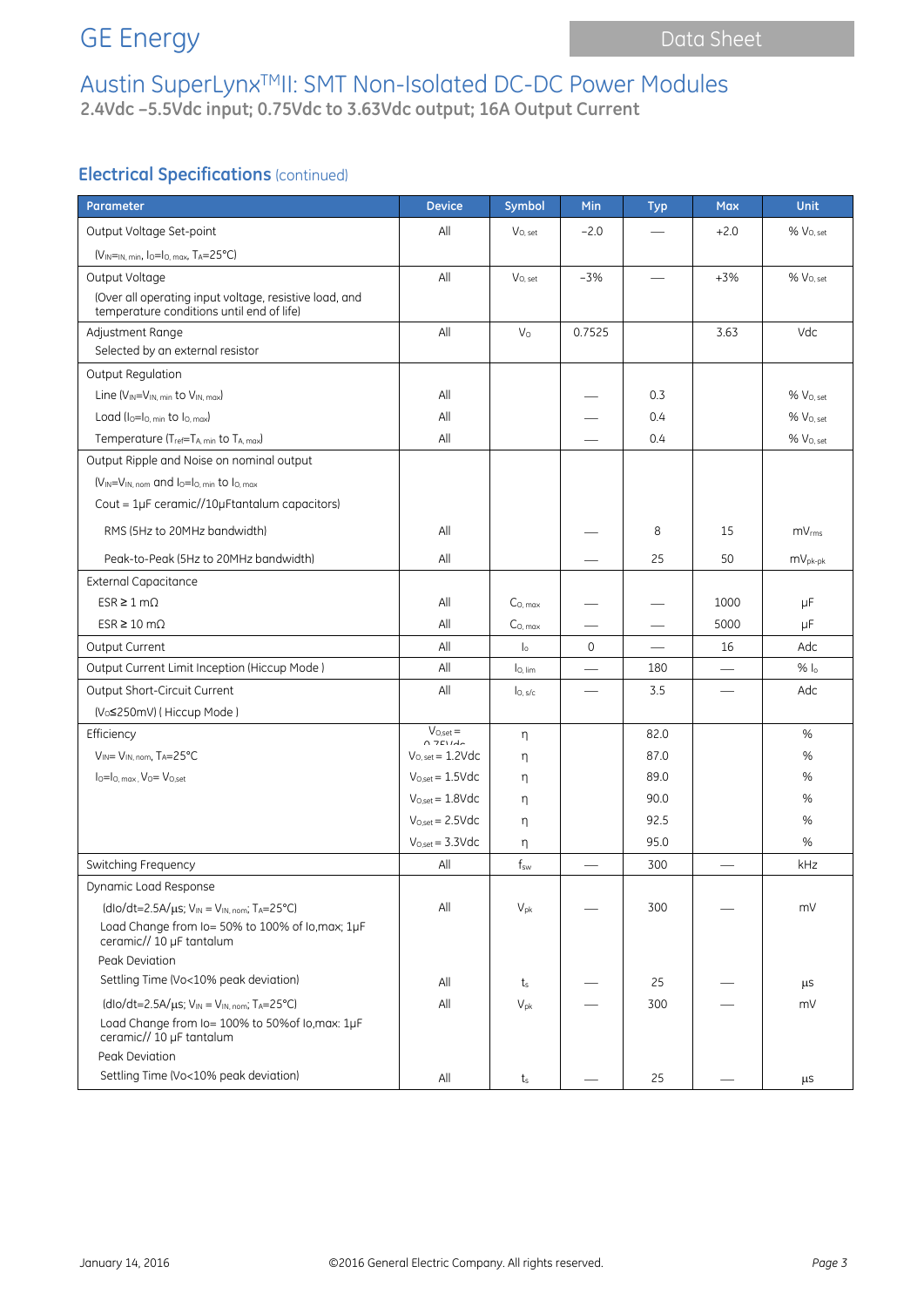**2.4Vdc –5.5Vdc input; 0.75Vdc to 3.63Vdc output; 16A Output Current**

## **Electrical Specifications** (continued)

| Parameter                                                                                                                                                                               | <b>Device</b> | Symbol          | Min | <b>Typ</b> | <b>Max</b> | <b>Unit</b> |
|-----------------------------------------------------------------------------------------------------------------------------------------------------------------------------------------|---------------|-----------------|-----|------------|------------|-------------|
| Dynamic Load Response                                                                                                                                                                   |               |                 |     |            |            |             |
| (dlo/dt=2.5A/ $\mu$ s; V V <sub>IN</sub> = V <sub>IN, nom</sub> ; T <sub>A</sub> =25°C)<br>Load Change from Io= 50% to 100% of Io, max;<br>$Co = 2 \times 150 \mu F$ polymer capacitors | All           | $V_{\text{pk}}$ |     | 150        |            | mV          |
| Peak Deviation                                                                                                                                                                          |               |                 |     |            |            |             |
| Settling Time (Vo<10% peak deviation)                                                                                                                                                   | All           | ts              |     | 100        |            | μS          |
| $(dlo/dt=2.5A/\mu s; VIN = VIN, nom; TA=25°C)$<br>Load Change from Io= 100% to 50% of Io, max:<br>$Co = 2 \times 150 \mu F$ polymer capacitors                                          | All           | $V_{\text{pk}}$ |     | 150        |            | mV          |
| Peak Deviation                                                                                                                                                                          |               |                 |     |            |            |             |
| Settling Time (Vo<10% peak deviation)                                                                                                                                                   | All           | ts              |     | 100        |            | <b>LLS</b>  |

## **General Specifications**

| Parameter                                                        | Min                      | <b>Typ</b> | Max               | Unit      |
|------------------------------------------------------------------|--------------------------|------------|-------------------|-----------|
| Calculated MTBF ( $I_0 = I_0$ , $_{max}$ , $T_A = 25^{\circ}$ C) | 11,112,600               |            |                   | Hours     |
| Weight                                                           | $\overline{\phantom{a}}$ | 5.6(0.2)   | $\hspace{0.05cm}$ | $g$ (oz.) |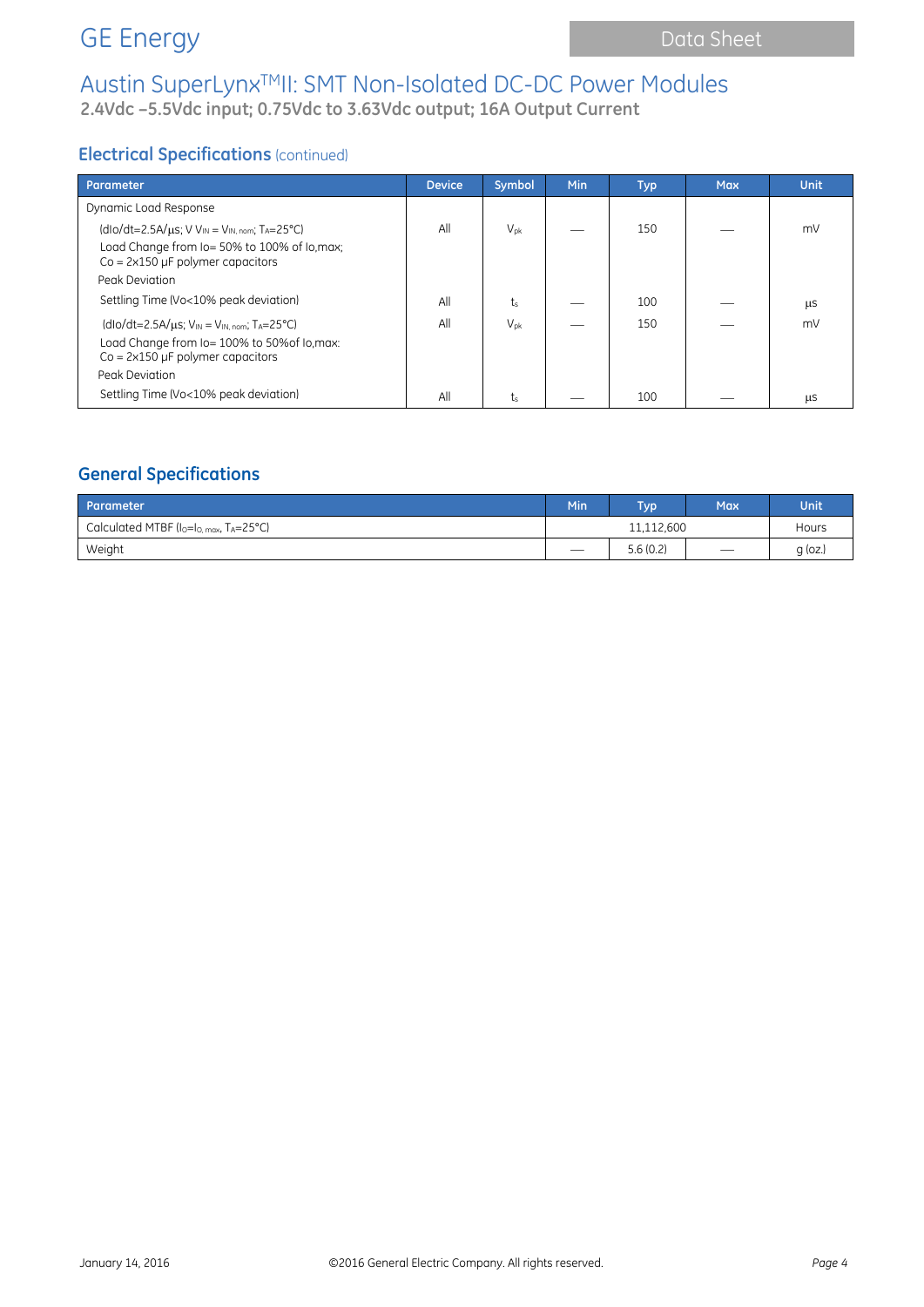GE Energy **Data Sheet** Data Sheet

# Austin SuperLynxTMII: SMT Non-Isolated DC-DC Power Modules

**2.4Vdc –5.5Vdc input; 0.75Vdc to 3.63Vdc output; 16A Output Current**

## **Feature Specifications**

Unless otherwise indicated, specifications apply over all operating input voltage, resistive load, and temperature conditions. See Feature Descriptions for additional information.

| Parameter                                                                                                                                                                     | <b>Device</b> | Symbol                | Min                      | <b>Typ</b>               | <b>Max</b>               | <b>Unit</b>           |
|-------------------------------------------------------------------------------------------------------------------------------------------------------------------------------|---------------|-----------------------|--------------------------|--------------------------|--------------------------|-----------------------|
| On/Off Signal interface                                                                                                                                                       |               |                       |                          |                          |                          |                       |
| Device code with Suffix "4" - Positive logic                                                                                                                                  |               |                       |                          |                          |                          |                       |
| (On/Off is open collector/drain logic input;                                                                                                                                  |               |                       |                          |                          |                          |                       |
| Signal referenced to GND - See feature description section)                                                                                                                   |               |                       |                          |                          |                          |                       |
| Input High Voltage (Module ON)                                                                                                                                                | All           | <b>V<sub>IH</sub></b> |                          |                          | $V_{IN, max}$            | V                     |
| Input High Current                                                                                                                                                            | All           | İІН                   |                          |                          | 10                       | μA                    |
| Input Low Voltage (Module OFF)                                                                                                                                                | All           | VIL                   | $-0.2$                   |                          | 0.3                      | $\vee$                |
| Input Low Current                                                                                                                                                             | All           | IIL                   |                          | 0.2                      | $\mathbf{1}$             | mA                    |
| Device Code with no suffix - Negative Logic                                                                                                                                   |               |                       |                          |                          |                          |                       |
| (On/OFF pin is open collector/drain logic input with                                                                                                                          |               |                       |                          |                          |                          |                       |
| external pull-up resistor; signal referenced to GND)                                                                                                                          |               |                       |                          |                          |                          |                       |
| Input High Voltage (Module OFF)                                                                                                                                               | All           | <b>V<sub>IH</sub></b> | 1.5                      |                          | $V_{IN,max}$             | Vdc                   |
| Input High Current                                                                                                                                                            | All           | Iн                    |                          | 0.2                      | $\mathbf{1}$             | mA                    |
| Input Low Voltage (Module ON)                                                                                                                                                 | All           | VIL                   | $-0.2$                   |                          | 0.3                      | Vdc                   |
| Input low Current                                                                                                                                                             | All           | IIL                   |                          |                          | 10                       | μA                    |
| Turn-On Delay and Rise Times                                                                                                                                                  |               |                       |                          |                          |                          |                       |
| $(I_0 = I_0$ , max, $V_{IN} = V_{IN, nom}$ , $T_A = 25 °C$ , )                                                                                                                |               |                       |                          |                          |                          |                       |
| Case 1: On/Off input is set to Logic Low (Module<br>ON) and then input power is applied (delay from<br>instant at which $V_{IN} = V_{IN}}$ min until Vo=10% of Vo, set)       | All           | Tdelay                |                          | 3.9                      |                          | msec                  |
| Case 2: Input power is applied for at least one second<br>and then the On/Off input is set to logic Low (delay from<br>instant at which Von/Off=0.3V until Vo=10% of Vo. set) | All           | Tdelay                |                          | 3.9                      |                          | msec                  |
| Output voltage Rise time (time for Vo to rise from 10%<br>of Vo, set to 90% of Vo, set)                                                                                       | All           | Trise                 |                          | 4.2                      | 8.5                      | msec                  |
| Sequencing Delay time                                                                                                                                                         |               |                       |                          |                          |                          |                       |
| Delay from $V_{IN, min}$ to application of voltage on SEQ pin                                                                                                                 | All           | TSEQ-delay            | 10                       |                          |                          | msec                  |
| (Power-Up: 2V/ms)<br>Tracking Accuracy                                                                                                                                        | All           | $VSEO - VO$           |                          | 100                      | 200                      | mV                    |
| (Power-Down: 1V/ms)                                                                                                                                                           | All           | $V$ SEQ $-V$ o        |                          | 200                      | 400                      | mV                    |
| (V <sub>IN, min</sub> to V <sub>IN, max</sub> ; I <sub>O, min</sub> to I <sub>O, max</sub> VSEQ < Vo)                                                                         |               |                       |                          |                          |                          |                       |
| Remote Sense Range                                                                                                                                                            | All           |                       |                          | $\overline{\phantom{0}}$ | 0.5                      | $\vee$                |
| Output voltage overshoot - Startup                                                                                                                                            |               |                       |                          |                          | $\mathbf{1}$             | % V <sub>O, set</sub> |
| $I_0 = I_0$ , max; $V_{IN} = 3.0$ to 5.5Vdc, TA = 25 °C                                                                                                                       |               |                       |                          |                          |                          |                       |
| Overtemperature Protection                                                                                                                                                    | All           | $T_{ref}$             | $\overline{\phantom{0}}$ | 125                      | $\overline{\phantom{0}}$ | °C                    |
| (See Thermal Consideration section)                                                                                                                                           |               |                       |                          |                          |                          |                       |
| Input Undervoltage Lockout                                                                                                                                                    |               |                       |                          |                          |                          |                       |
| Turn-on Threshold                                                                                                                                                             | All           |                       |                          | 2.2                      |                          | V                     |
| Turn-off Threshold                                                                                                                                                            | All           |                       |                          | 2.0                      |                          | $\vee$                |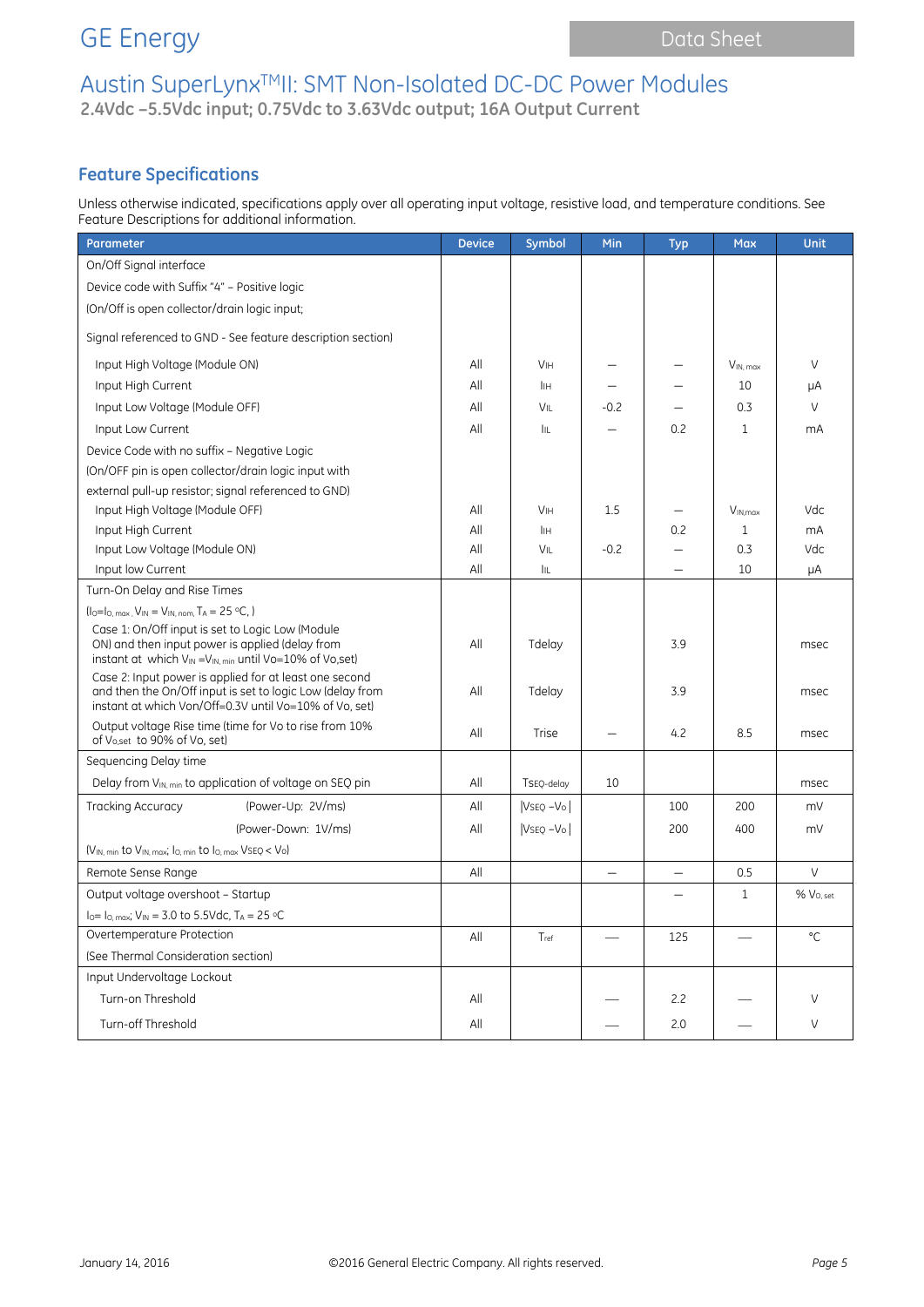## Austin SuperLynxTMII: SMT Non-Isolated DC-DC Power Modules **2.4Vdc –5.5Vdc input; 0.75Vdc to 3.63Vdc output; 16A Output Current**

### **Characteristic Curves**

The following figures provide typical characteristics for the Austin SuperLynx<sup>TM</sup> II SMT modules at 25°C.



**Figure 1. Converter Efficiency versus Output Current (Vout = 0.75Vdc).**



**Figure 2. Converter Efficiency versus Output Current (Vout = 1.2Vdc).**



**Figure3. Converter Efficiency versus Output Current (Vout = 1.5Vdc).**



**Figure 4. Converter Efficiency versus Output Current (Vout = 1.8Vdc).**



**Figure 5. Converter Efficiency versus Output Current (Vout = 2.5Vdc).**



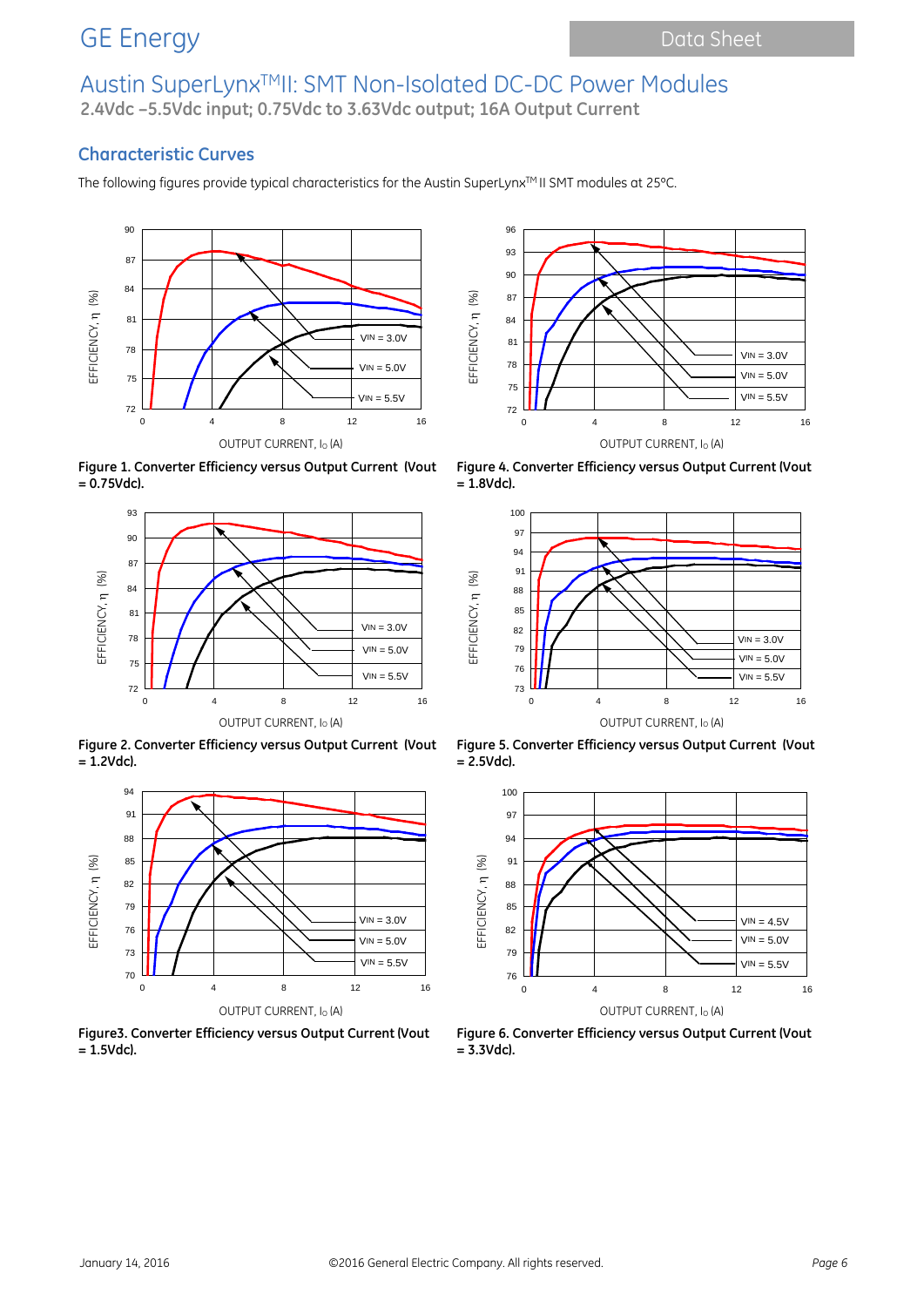## Austin SuperLynxTMII: SMT Non-Isolated DC-DC Power Modules **2.4Vdc –5.5Vdc input; 0.75Vdc to 3.63Vdc output; 16A Output Current**

### **Characteristic Curves** (continued)

The following figures provide typical characteristics for the Austin SuperLynx™ II SMT modules at 25°C.













**(Vin = 5.0V dc, Vo = 3.3 Vdc, Io=16A).**



 $INPUT$  VOLTAGE, V<sub>IN</sub> (V)  $INPUT$   $IMPU$   $IMPU$   $IMPU$   $IMPU$   $IMPU$   $IMPU$   $IMPU$ **Figure 10. Transient Response to Dynamic Load Change from 50% to 100% of full load (Vo = 3.3Vdc).**



**Figure 11. Transient Response to Dynamic Load Change from 100% to 50% of full load (Vo = 3.3 Vdc).**



**Figure 12. Transient Response to Dynamic Load Change from 50% to 100% of full load (Vo = 5.0 Vdc, Cext = 2x150 μF Polymer Capacitors).**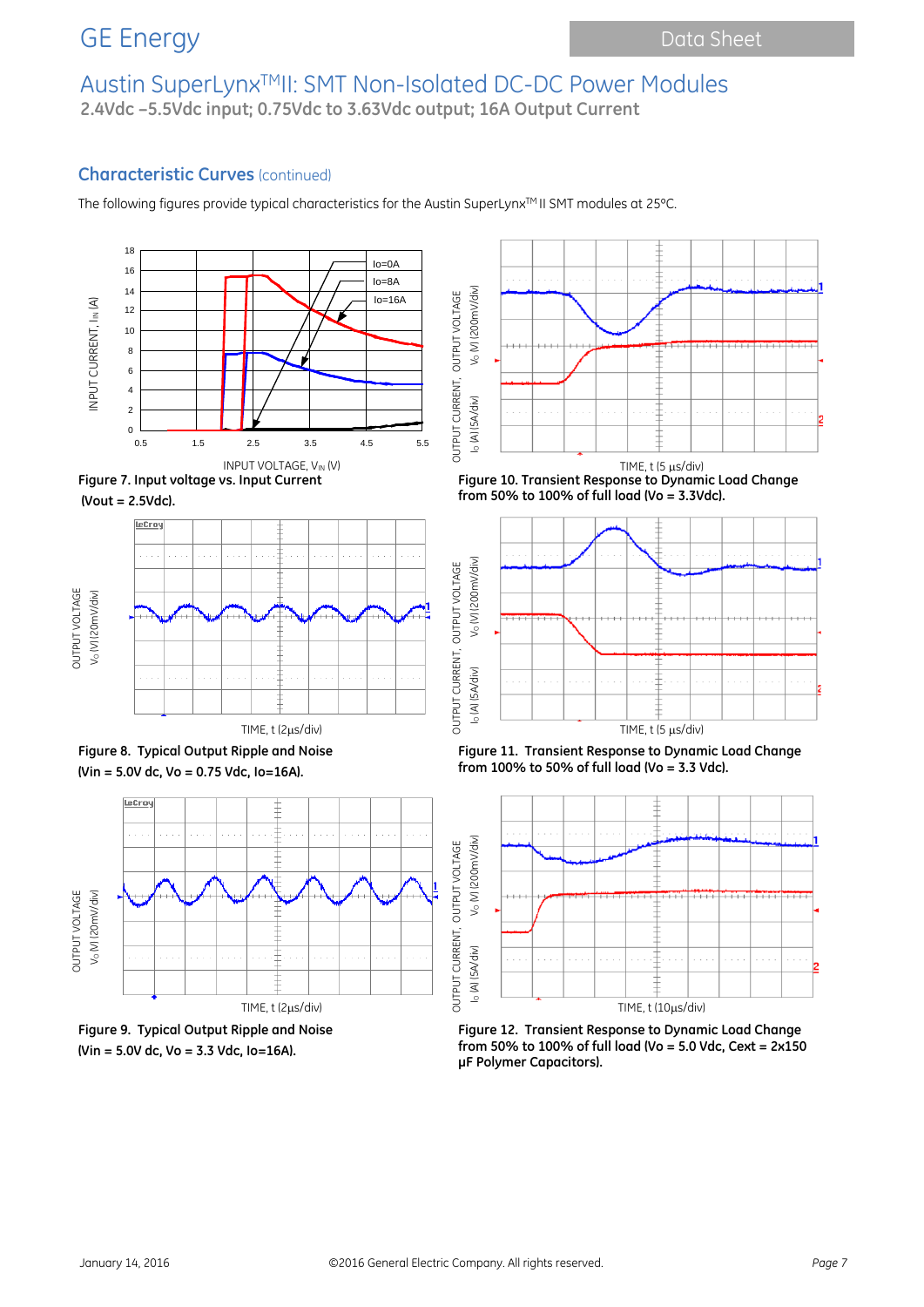## Austin SuperLynxTMII: SMT Non-Isolated DC-DC Power Modules **2.4Vdc –5.5Vdc input; 0.75Vdc to 3.63Vdc output; 16A Output Current**

VOV) (1V/div) VNN (V) (2V/div)

VoV) (1V/div)

VNN (V) (2V/div)

OUTPUT VOLTAGE On/Off VOLTAGE VOV) (1V/div) VOn/off (V) (2V/div)

On/Off VOLTAGE

Vorvoff (V) (2V/div)

VoV) (1V/div)

#### **Characteristic Curves** (continued)

The following figures provide typical characteristics for the Austin SuperLynx<sup>TM</sup> II SMT modules at 25°C.



**Figure 13. Transient Response to Dynamic Load Change from 100% of 50% full load (Vo = 5.0 Vdc, Cext = 2x150 μF Polymer Capacitors).**







**Figure 15. Typical Start-Up Using Remote On/Off with Low-ESR external capacitors (Vin = 5.5Vdc, Vo = 3.3Vdc, Io = 16.0A, Co = 1050**µ**F).**



**Figure 16. Typical Start-Up with application of Vin (Vin = 5.0Vdc, Vo = 3.3Vdc, Io = 16A).**



**Figure 17 Typical Start-Up Using Remote On/Off with Prebias (Vin = 3.3Vdc, Vo = 1.8Vdc, Io = 1.0A, Vbias =1.0Vdc).**



**Figure 18. Output short circuit Current (Vin = 5.0Vdc, Vo = 0.75Vdc).**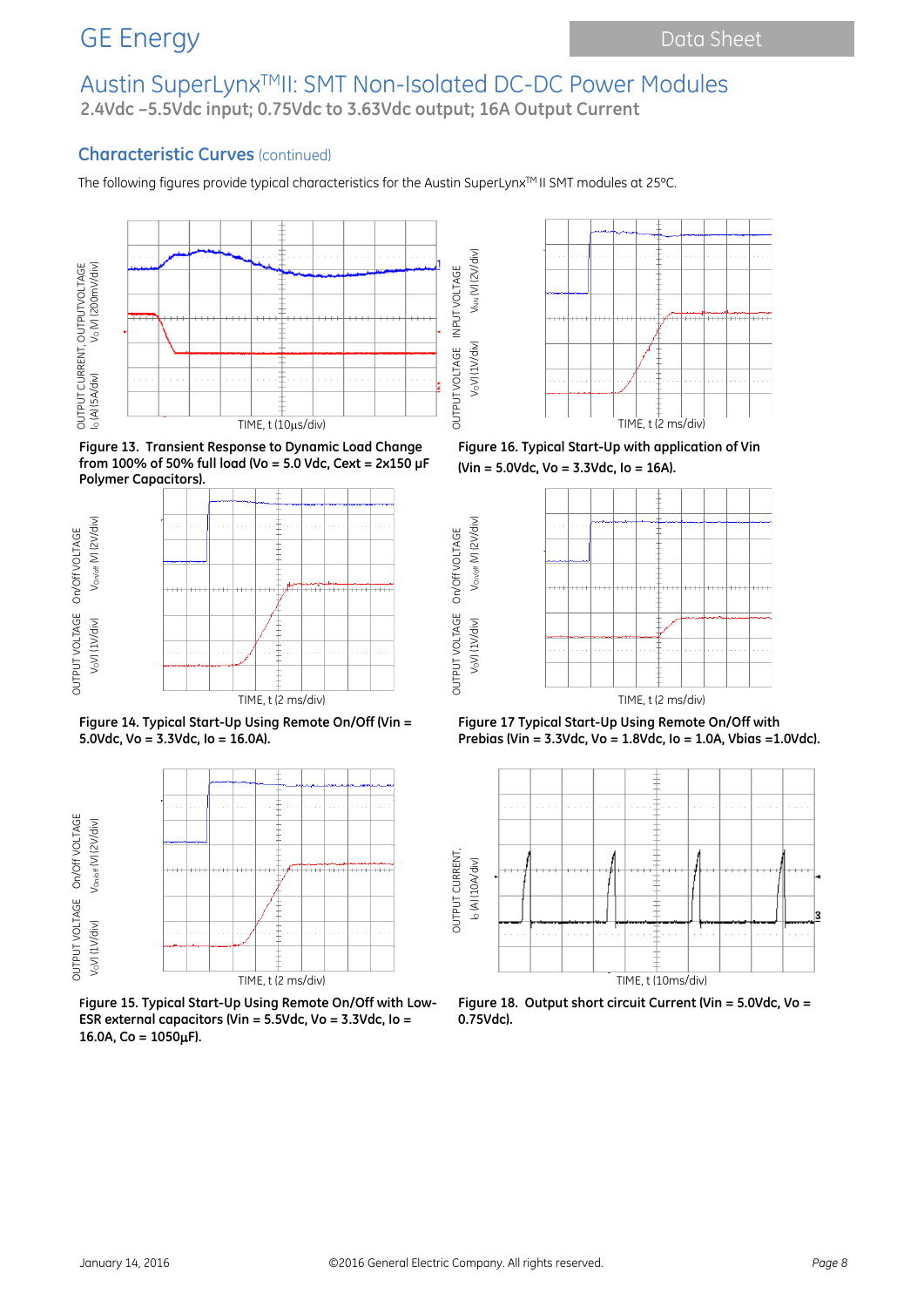## Austin SuperLynxTMII: SMT Non-Isolated DC-DC Power Modules **2.4Vdc –5.5Vdc input; 0.75Vdc to 3.63Vdc output; 16A Output Current**

#### **Characteristic Curves** (continued)

The following figures provide thermal derating curves for the Austin SuperLynx™ II SMT modules.





**Figure 19. Derating Output Current versus Local Ambient Temperature and Airflow (Vin = 5.0, Vo=3.3Vdc).**

**Figure 22. Derating Output Current versus Local Ambient Temperature and Airflow (Vin = 3.3dc, Vo=0.75 Vdc).**



**Figure 20. Derating Output Current versus Local Ambient Temperature and Airflow (Vin = 5.0Vdc, Vo=0.75 Vdc).**



**Figure 21. Derating Output Current versus Local Ambient Temperature and Airflow (Vin = 3.3Vdc, Vo=2.5 Vdc).**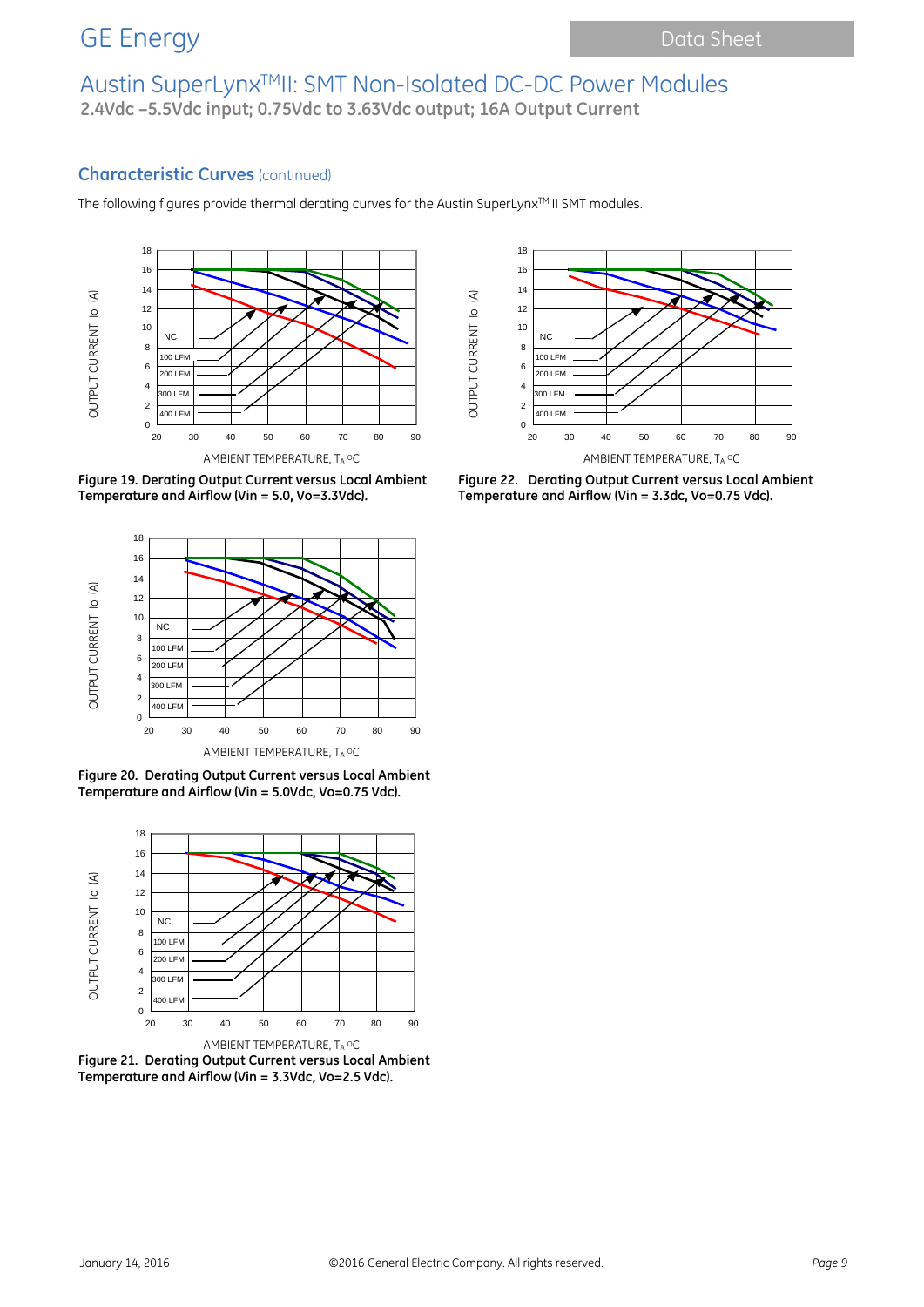**2.4Vdc –5.5Vdc input; 0.75Vdc to 3.63Vdc output; 16A Output Current**

## **Test Configurations**



source inductance (L<sub>TEST</sub>) of 1μH. Capacitor C<sub>S</sub> offsets<br>possible battery impedance. Measure current as shown above.

**Figure 23. Input Reflected Ripple Current Test Setup.**



NOTE: All voltage measurements to be taken at the module terminals, as shown above. If sockets are used then Kelvin connections are required at the module terminals to avoid measurement errors due to socket contact resistance.

**Figure 24. Output Ripple and Noise Test Setup.**



Kelvin connections are required at the module terminals to avoid measurement errors due to socket contact resistance.





### **Design Considerations**

#### **Input Filtering**

The Austin SuperLynx™ SMT module should be connected to a low-impedance source. A highly inductive source can affect the stability of the module. An input capacitance must be placed directly adjacent to the input pin of the module, to minimize input ripple voltage and ensure module stability.

To minimize input voltage ripple, low-ESR polymer and ceramic capacitors are recommended at the input of the module. Figure 26 shows the input ripple voltage (mVp-p) for various outputs with 1x150 µF polymer capacitors (Panasonic p/n: EEFUE0J151R, Sanyo p/n: 6TPE150M) in parallel with 1 x 47 µF ceramic capacitor (Panasonic p/n: ECJ-5YB0J476M, Taiyo-Yuden p/n: CEJMK432BJ476MMT) at full load. Figure 27 shows the input ripple with 2x150 µF polymer capacitors in parallel with 2 x 47 µF ceramic capacitor at full load.



Output Voltage (Vdc)

**Figure 26. Input ripple voltage for various output with 1x150 µF polymer and 1x47 µF ceramic capacitors at the input (full load).**





**Figure 27. Input ripple voltage for various output with 2x150 µF polymer and 2x47 µF ceramic capacitors at the input (full load).**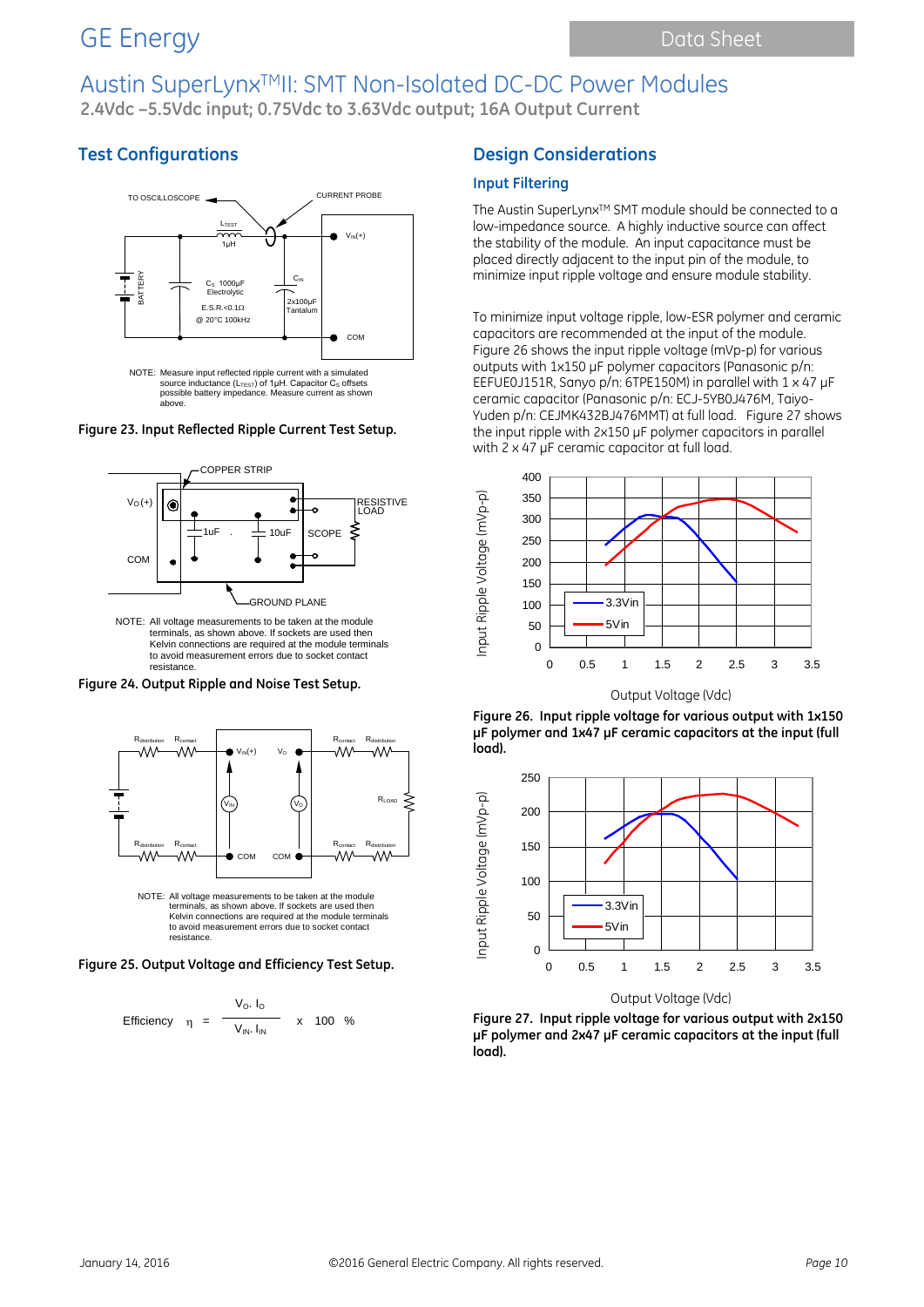## Austin SuperLynxTMII: SMT Non-Isolated DC-DC Power Modules **2.4Vdc –5.5Vdc input; 0.75Vdc to 3.63Vdc output; 16A Output Current**

#### **Design Considerations (continued)**

#### **Output Filtering**

The Austin SuperLynx<sup>™</sup> II SMT module is designed for low output ripple voltage and will meet the maximum output ripple specification with 1 µF ceramic and 10 µF tantalum capacitors at the output of the module. However, additional output filtering may be required by the system designer for a number of reasons. First, there may be a need to further reduce the output ripple and noise of the module. Second, the dynamic response characteristics may need to be customized to a particular load step change.

To reduce the output ripple and improve the dynamic response to a step load change, additional capacitance at the output can be used. Low ESR polymer and ceramic capacitors are recommended to improve the dynamic response of the module. For stable operation of the module, limit the capacitance to less than the maximum output capacitance as specified in the electrical specification table.

### **Safety Considerations**

For safety agency approval the power module must be installed in compliance with the spacing and separation requirements of the end-use safety agency standards, i.e., UL 60950-1, CSA C22.2 No. 60950-1-03, and VDE 0850:2001-12 (EN60950-1) Licensed.

For the converter output to be considered meeting the requirements of safety extra-low voltage (SELV), the input must meet SELV requirements. The power module has extra-low voltage (ELV) outputs when all inputs are ELV.

The input to these units is to be provided with a fast-acting fuse with a maximum rating of 20A in the positive input lead.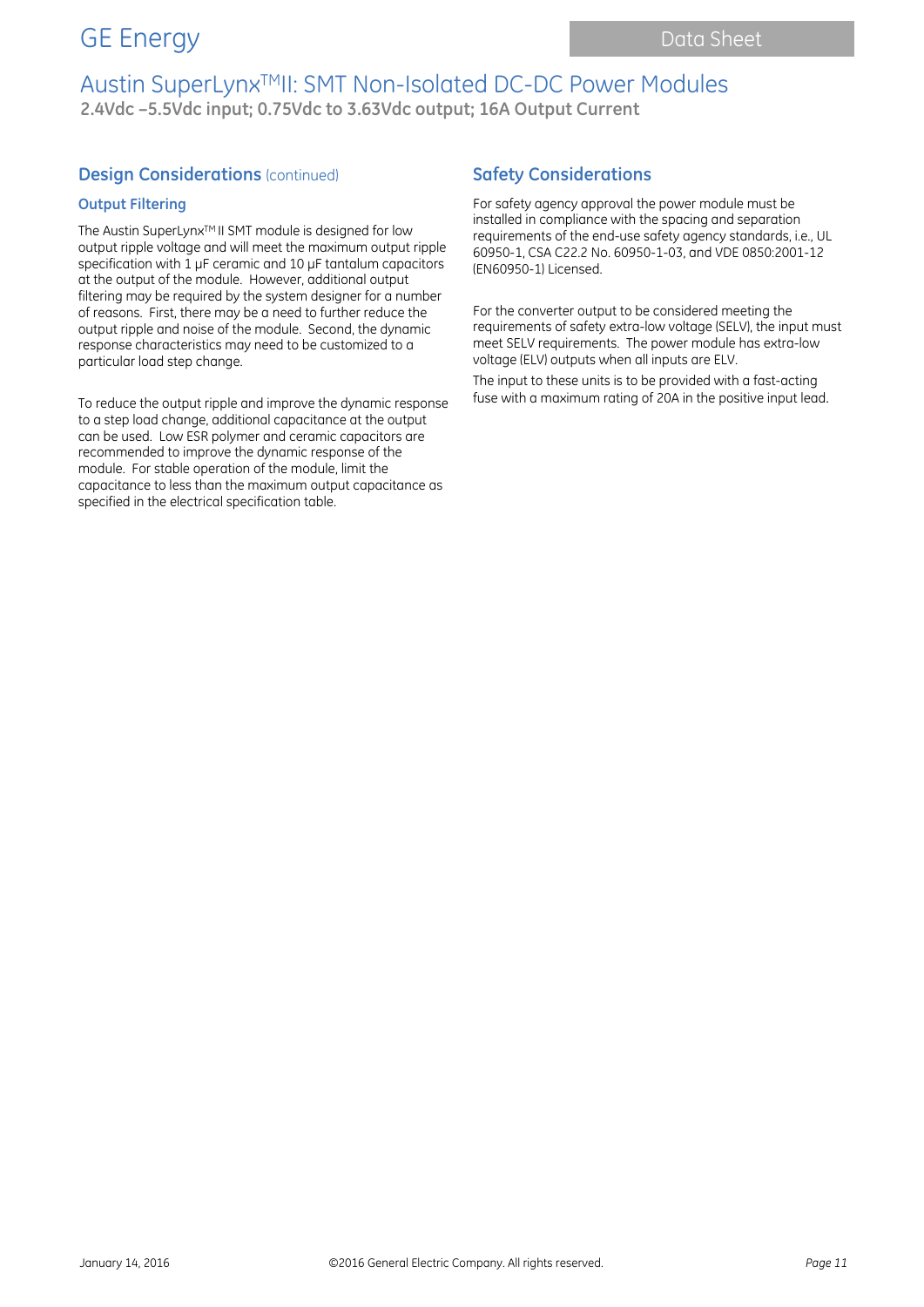## GE Energy Data Sheet

## Austin SuperLynxTMII: SMT Non-Isolated DC-DC Power Modules

**2.4Vdc –5.5Vdc input; 0.75Vdc to 3.63Vdc output; 16A Output Current**

### **Feature Description**

#### **Remote On/Off**

Austin SuperLynxTM II SMT power modules feature an On/Off pin for remote On/Off operation. Two On/Off logic options are available in the Austin SuperLynx™ II series modules. Positive Logic On/Off signal, device code suffix "4", turns the module ON during a logic High on the On/Off pin and turns the module OFF during a logic Low. Negative logic On/Off signal, no device code suffix, turns the module OFF during logic High and turns the module ON during logic Low.

For positive logic modules, the circuit configuration for using the On/Off pin is shown in Figure 28. The On/Off pin is an open collector/drain logic input signal (Von/Off) that is referenced to ground. During a logic-high (On/Off pin is pulled high internal to the module) when the transistor Q1 is in the Off state, the power module is ON. Maximum allowable leakage current of the transistor when Von/off =  $V_{IN, max}$  is 10 $\mu$ A. Applying a logiclow when the transistor Q1 is turned-On, the power module is OFF. During this state VOn/Off must be less than 0.3V. When not using positive logic On/off pin, leave the pin unconnected or tie to VIN.



#### **Figure 28. Remote On/Off Implementation.**

For negative logic On/Off devices, the circuit configuration is shown is Figure 29. The On/Off pin is pulled high with an external pull-up resistor (typical Rpull-up =  $68k$ ,  $+/-5%$ ). When transistor Q1 is in the Off state, logic High is applied to the On/Off pin and the power module is Off. The minimum On/off voltage for logic High on the On/Off pin is 1.5Vdc. To turn the module ON, logic Low is applied to the On/Off pin by turning ON Q1. When not using the negative logic On/Off, leave the pin unconnected or tie to GND.



**Figure 29. Circuit configuration for using negative logic On/OFF**

#### **Overcurrent Protection**

To provide protection in a fault (output overload) condition, the unit is equipped with internal current-limiting circuitry and can endure current limiting continuously. At the point of current-limit inception, the unit enters hiccup mode. The unit operates normally once the output current is brought back into its specified range. The typical average output current during hiccup is 3.5A.

#### **Input Undervoltage Lockout**

At input voltages below the input undervoltage lockout limit, module operation is disabled. The module will begin to operate at an input voltage above the undervoltage lockout turn-on threshold.

#### **Overtemperature Protection**

To provide over temperature protection in a fault condition, the unit relies upon the thermal protection feature of the controller IC. The unit will shutdown if the thermal reference point Tref. exceeds 125°C (typical), but the thermal shutdown is not intended as a guarantee that the unit will survive temperatures beyond its rating. The module will automatically restart after it cools down.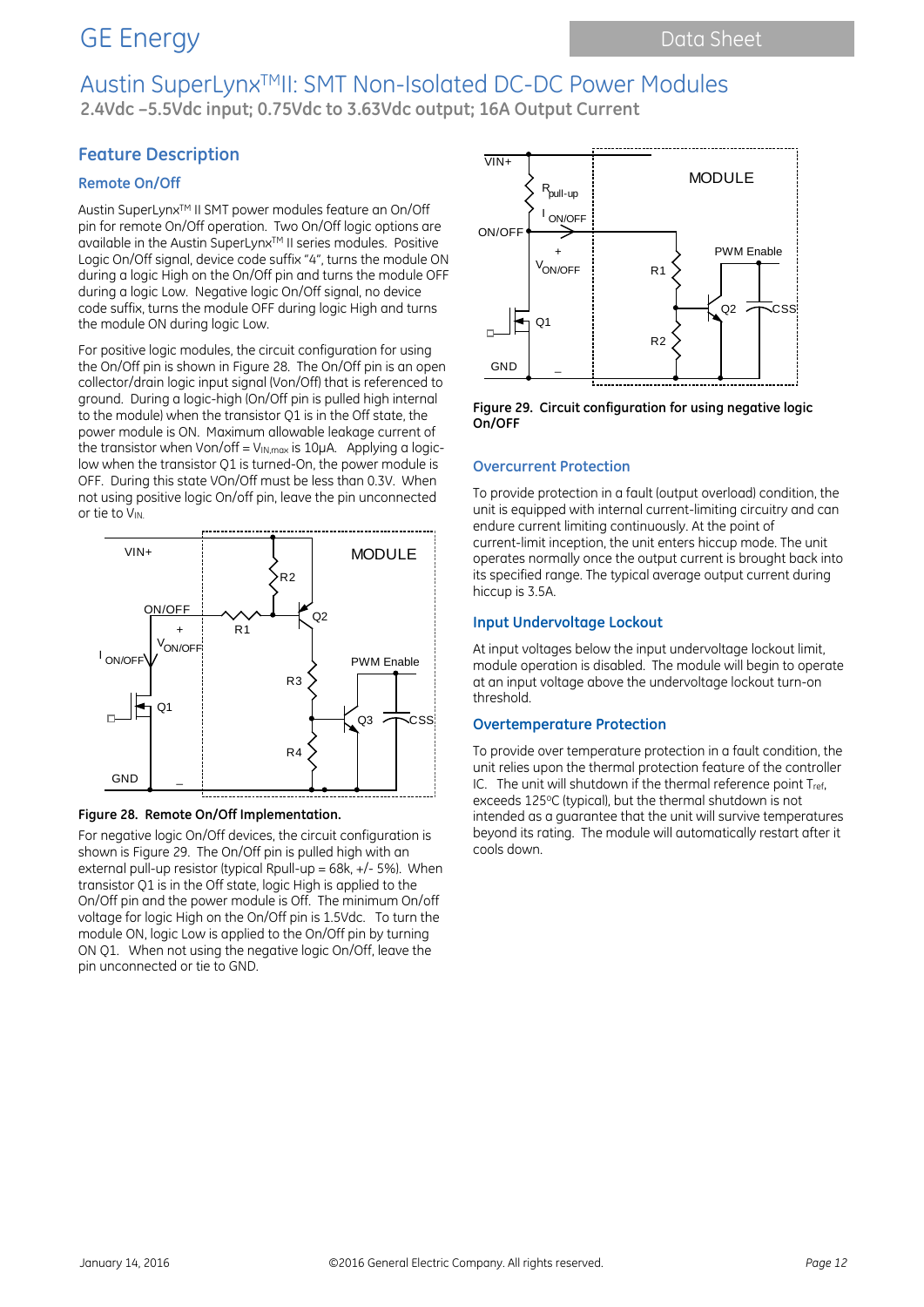## Austin SuperLynxTMII: SMT Non-Isolated DC-DC Power Modules **2.4Vdc –5.5Vdc input; 0.75Vdc to 3.63Vdc output; 16A Output Current**

#### **Feature Descriptions (continued)**

#### **Output Voltage Programming**

The output voltage of the Austin SuperLynx™ II SMT can be programmed to any voltage from 0.75 Vdc to 3.63 Vdc by connecting a single resistor (shown as Rtrim in Figure 30) between the TRIM and GND pins of the module. Without an external resistor between TRIM pin and the ground, the output voltage of the module is 0.7525 Vdc. To calculate the value of the resistor *Rtrim* for a particular output voltage Vo, use the following equation:

$$
Rtrim = \left[\frac{21070}{Vo - 0.7525} - 5110\right]\Omega
$$

For example, to program the output voltage of the Austin SuperLynx<sup>™</sup> module to 1.8 Vdc, *Rtrim* is calculated is follows:

$$
Rtrim = \left[ \frac{21070}{1.8 - 0.7525} - 5110 \right]
$$

$$
Rtrim = 15.004k\Omega
$$



#### **Figure 30. Circuit configuration for programming output voltage using an external resistor.**

Table 1 provides *Rtrim* values required for some common output voltages

| Table 1         |                   |
|-----------------|-------------------|
| $V_{O, set}(V)$ | $Rtrim (K\Omega)$ |
| 0.7525          | Open              |
| 1.2             | 41.973            |
| 1.5             | 23.077            |
| 1.8             | 15.004            |
| 2.5             | 6.947             |
| 3.3             | 3.160             |

By using a 1% tolerance trim resistor, set point tolerance of ±2% is achieved as specified in the electrical specification. The POL Programming Tool, available at www.gecriticalpower.com under the Design Tools section, helps determine the required external trim resistor needed for a specific output voltage.

The amount of power delivered by the module is defined as the voltage at the output terminals multiplied by the output current. When using the trim feature, the output voltage of the module can be increased, which at the same output current would increase the power output of the module. Care should be taken to ensure that the maximum output power of the module remains at or below the maximum rated power ( $P_{max}$  = Vo,set x Io,max).

#### **Voltage Margining**

Output voltage margining can be implemented in the Austin SuperLynx<sup>™</sup> II modules by connecting a resistor, R<sub>margin-up</sub>, from the Trim pin to the ground pin for margining-up the output voltage and by connecting a resistor, Rmargin-down, from the Trim pin to the Output pin for margining-down. Figure 31 shows the circuit configuration for output voltage margining. The POL Programming Tool, available at www.gecriticalpower.com under the Design Tools section, also calculates the values of Rmargin-up and Rmargin-down for a specific output voltage and % margin. Please consult your local GE technical representative for additional details.



**Figure 31. Circuit Configuration for margining Output voltage.**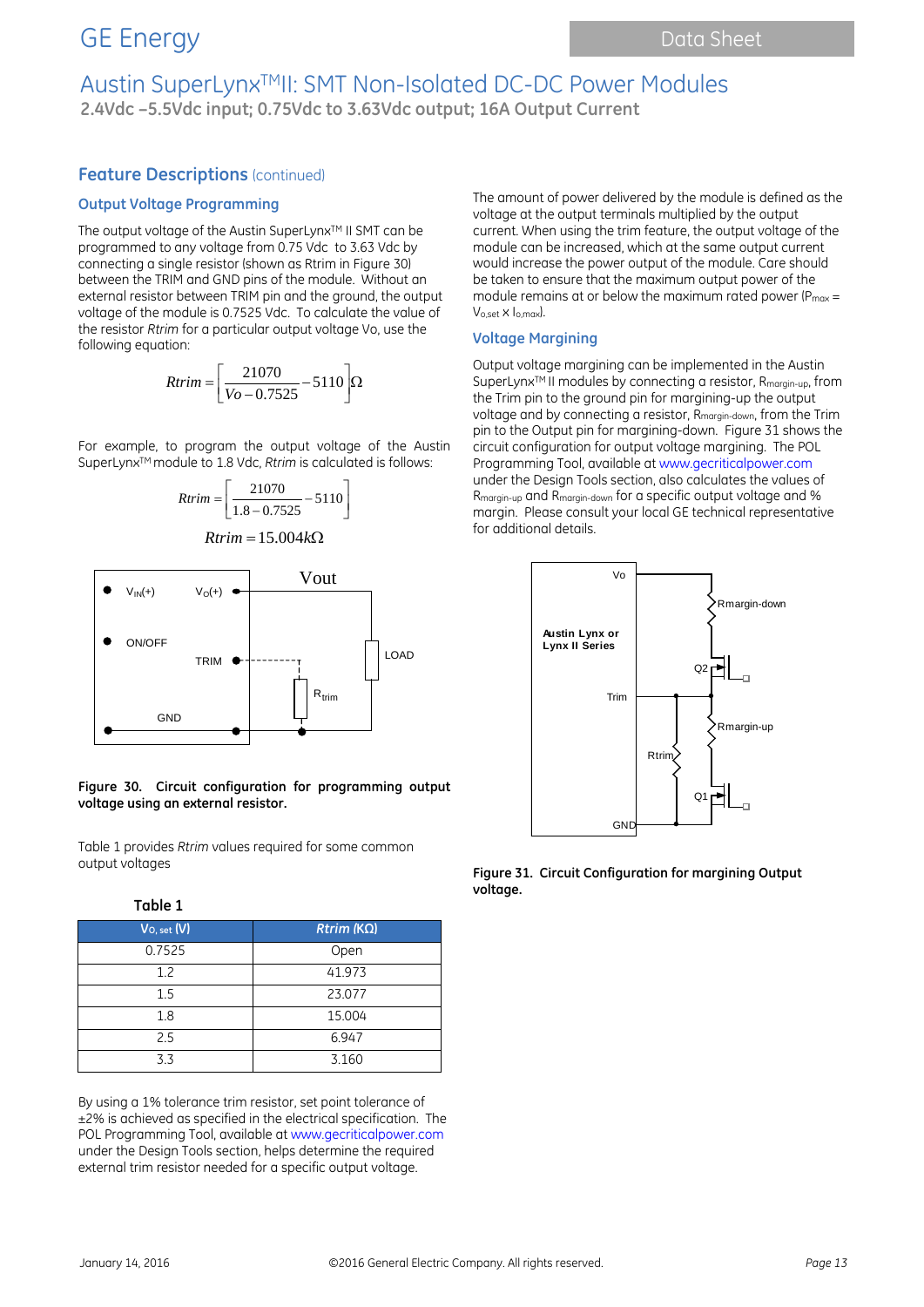## GE Energy Data Sheet

## Austin SuperLynxTMII: SMT Non-Isolated DC-DC Power Modules **2.4Vdc –5.5Vdc input; 0.75Vdc to 3.63Vdc output; 16A Output Current**

### **Feature Descriptions (continued)**

#### **Voltage Sequencing**

Austin SuperLynx<sup>™</sup> II series of modules include a sequencing feature, EZ-SEQUENCE that enables users to implement various types of output voltage sequencing in their applications. This is accomplished via an additional sequencing pin. When not using the sequencing feature, either tie the SEQ pin to VIN or leave it unconnected.

When an analog voltage is applied to the SEQ pin, the output voltage tracks this voltage until the output reaches the setpoint voltage. The SEQ voltage must be set higher than the set-point voltage of the module. The output voltage follows the voltage on the SEQ pin on a one-to-one volt basis. By connecting multiple modules together, customers can get multiple modules to track their output voltages to the voltage applied on the SEQ pin.

For proper voltage sequencing, first, input voltage is applied to the module. The On/Off pin of the module is left unconnected (or tied to GND for negative logic modules or tied to VIN for positive logic modules) so that the module is ON by default. After applying input voltage to the module, a minimum of 10msec delay is required before applying voltage on the SEQ pin. During this time, potential of  $50$ mV ( $\pm$  10 mV) is maintained on the SEQ pin. After 10msec delay, an analog voltage is applied to the SEQ pin and the output voltage of the module will track this voltage on a one-to-one volt bases until output reaches the set-point voltage. To initiate simultaneous shutdown of the modules, the SEQ pin voltage is lowered in a controlled manner. Output voltage of the modules tracks the voltages below their set-point voltages on a one-to-one basis. A valid input voltage must be maintained until the tracking and output voltages reach ground potential.

When using the EZ-SEQUENCETM feature to control start-up of the module, pre-bias immunity feature during start-up is disabled. The pre-bias immunity feature of the module relies on the module being in the diode-mode during start-up. When using the EZ-SEQUENCETM feature, modules goes through an internal set-up time of 10msec, and will be in synchronous rectification mode when voltage at the SEQ pin is applied. This will result in sinking current in the module if pre-bias voltage is present at the output of the module. When pre-bias immunity during start-up is required, the EZ-SEQUENCE™ feature must be disabled. For additional guidelines on using EZ-SEQUENCE<sup>™</sup> feature of Austin SuperLynx<sup>™</sup> II, contact the GE technical representative for preliminary application note on output voltage sequencing using Austin Lynx II series.

#### **Remote Sense**

The Austin SuperLynx™ SMT power modules have a Remote Sense feature to minimize the effects of distribution losses by regulating the voltage at the Remote Sense pin (See Figure 32). The voltage between the Sense pin and Vo pin must not exceed 0.5V.

The amount of power delivered by the module is defined as the output voltage multiplied by the output current (Vo x Io). When using Remote Sense, the output voltage of the module can increase, which if the same output is maintained, increases the

power output by the module. Make sure that the maximum output power of the module remains at or below the maximum rated power. When the Remote Sense feature is not being used, connect the Remote Sense pin to the output pin.



**Figure 32. Remote sense circuit configuration**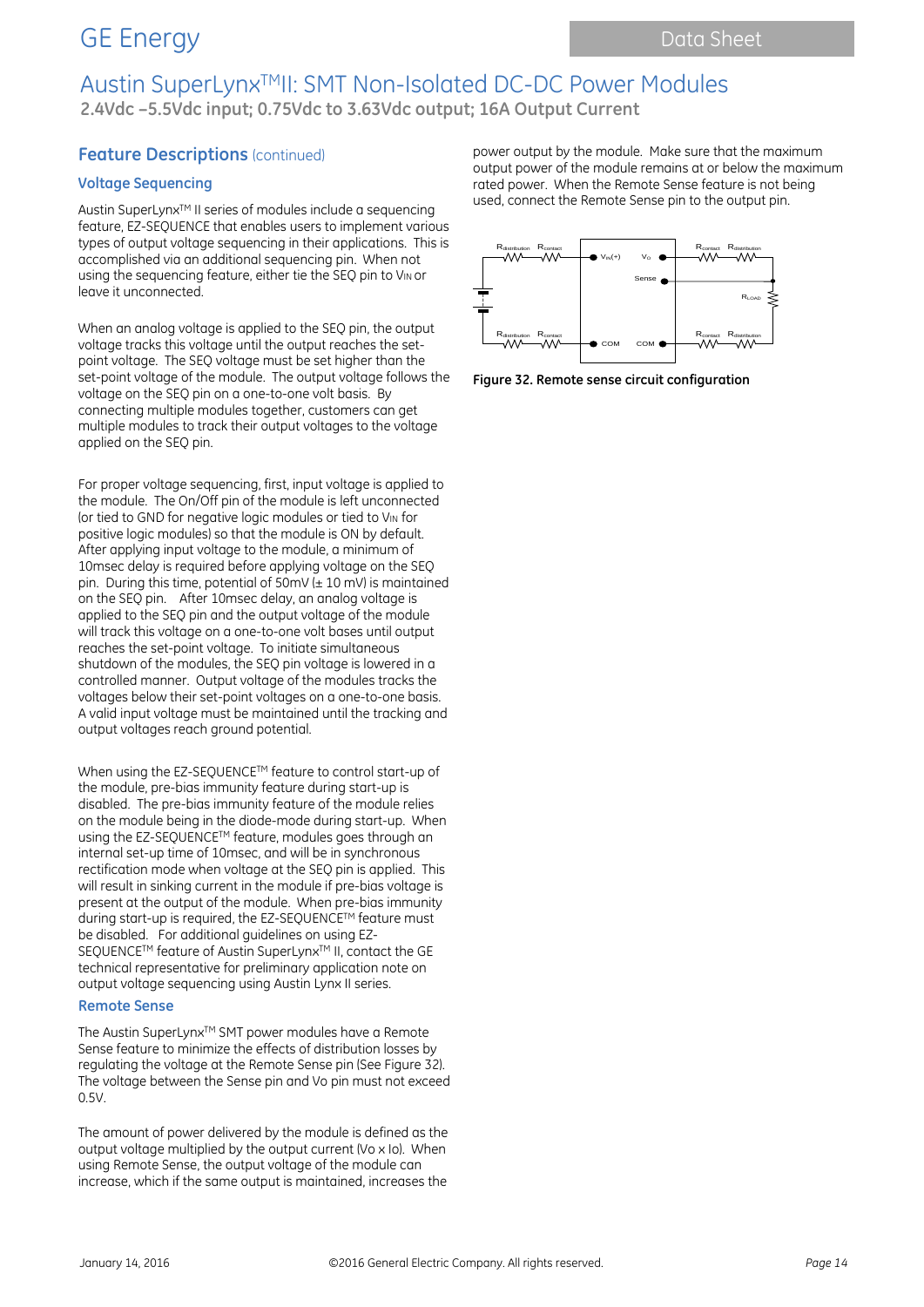**2.4Vdc –5.5Vdc input; 0.75Vdc to 3.63Vdc output; 16A Output Current**

## **Thermal Considerations**

Power modules operate in a variety of thermal environments; however, sufficient cooling should always be provided to help ensure reliable operation.

Considerations include ambient temperature, airflow, module power dissipation, and the need for increased reliability. A reduction in the operating temperature of the module will result in an increase in reliability. The thermal data presented here is based on physical measurements taken in a wind tunnel. The test set-up is shown in Figure 34. Note that the airflow is parallel to the long axis of the module as shown in figure 33. The derating data applies to airflow in either direction of the module's long axis.



**Top View** 

#### **Figure 33. Tref Temperature measurement location.**

The thermal reference point, T<sub>ref</sub> used in the specifications is shown in Figure 33. For reliable operation this temperature should not exceed 115°C.

**Air Flow** 

The output power of the module should not exceed the rated power of the module (Vo,set x Io,max).

Please refer to the Application Note "Thermal Characterization Process For Open-Frame Board-Mounted Power Modules" for a detailed discussion of thermal aspects including maximum device temperatures.



**Figure 34. Thermal Test Set-up.**

#### **Heat Transfer via Convection**

Increased airflow over the module enhances the heat transfer via convection. Thermal derating curves showing the maximum output current that can be delivered at different local ambient temperatures  $(T_A)$  for airflow conditions ranging from natural convection and up to 2m/s (400 ft./min) are shown in the Characteristics Curves section.

#### **Layout Considerations**

Copper paths must not be routed beneath the power module. For additional layout guide-lines, refer to the FLTR100V10 application note.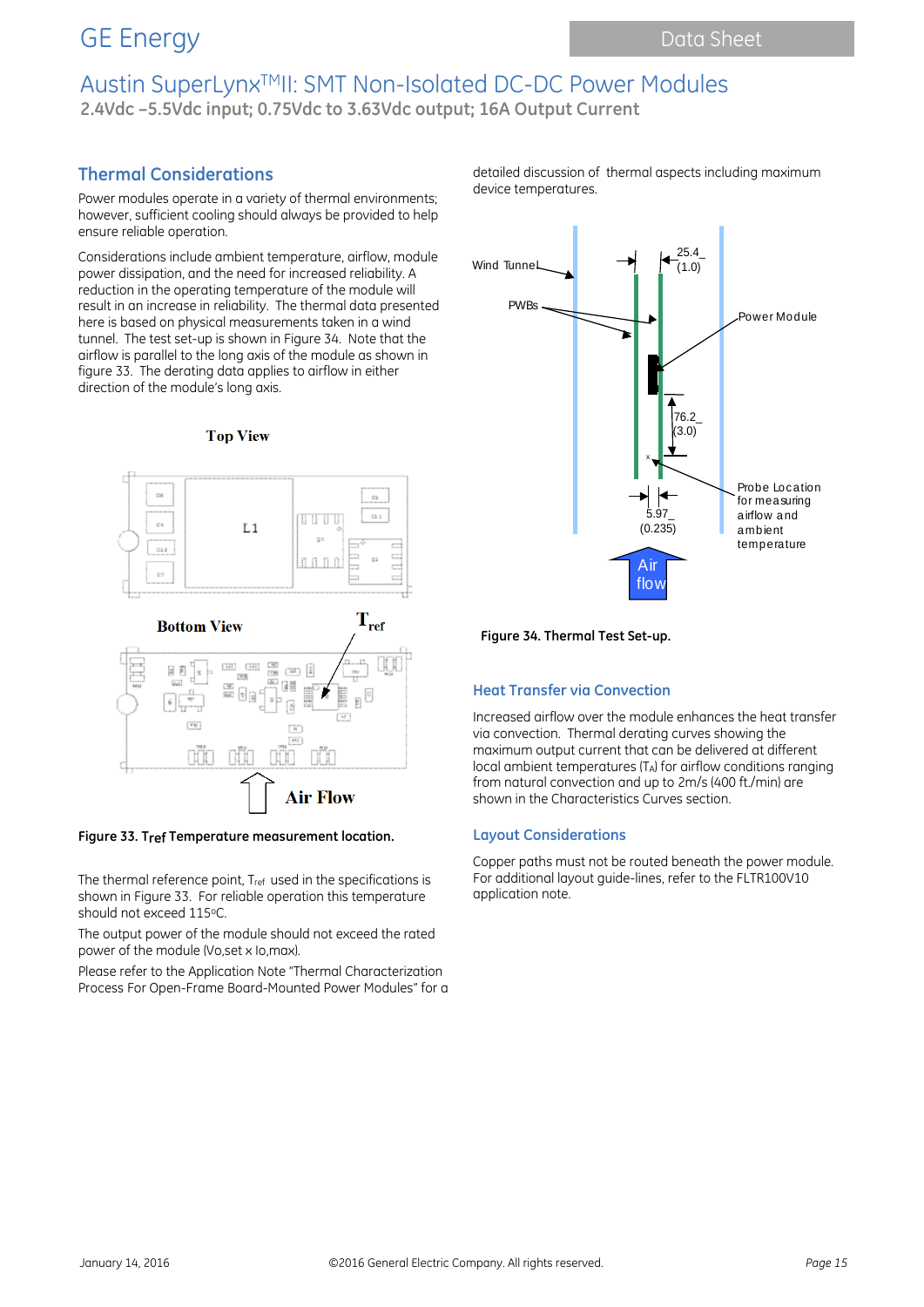## GE Energy **Data Sheet** Data Sheet

# Austin SuperLynxTMII: SMT Non-Isolated DC-DC Power Modules

**2.4Vdc –5.5Vdc input; 0.75Vdc to 3.63Vdc output; 16A Output Current**

### **Mechanical Outline**

Dimensions are in millimeters and (inches).

Tolerances: x.x mm  $\pm$  0.5 mm (x.xx in.  $\pm$  0.02 in.) [unless otherwise indicated]

x.xx mm  $\pm$  0.25 mm (x.xxx in  $\pm$  0.010 in.)

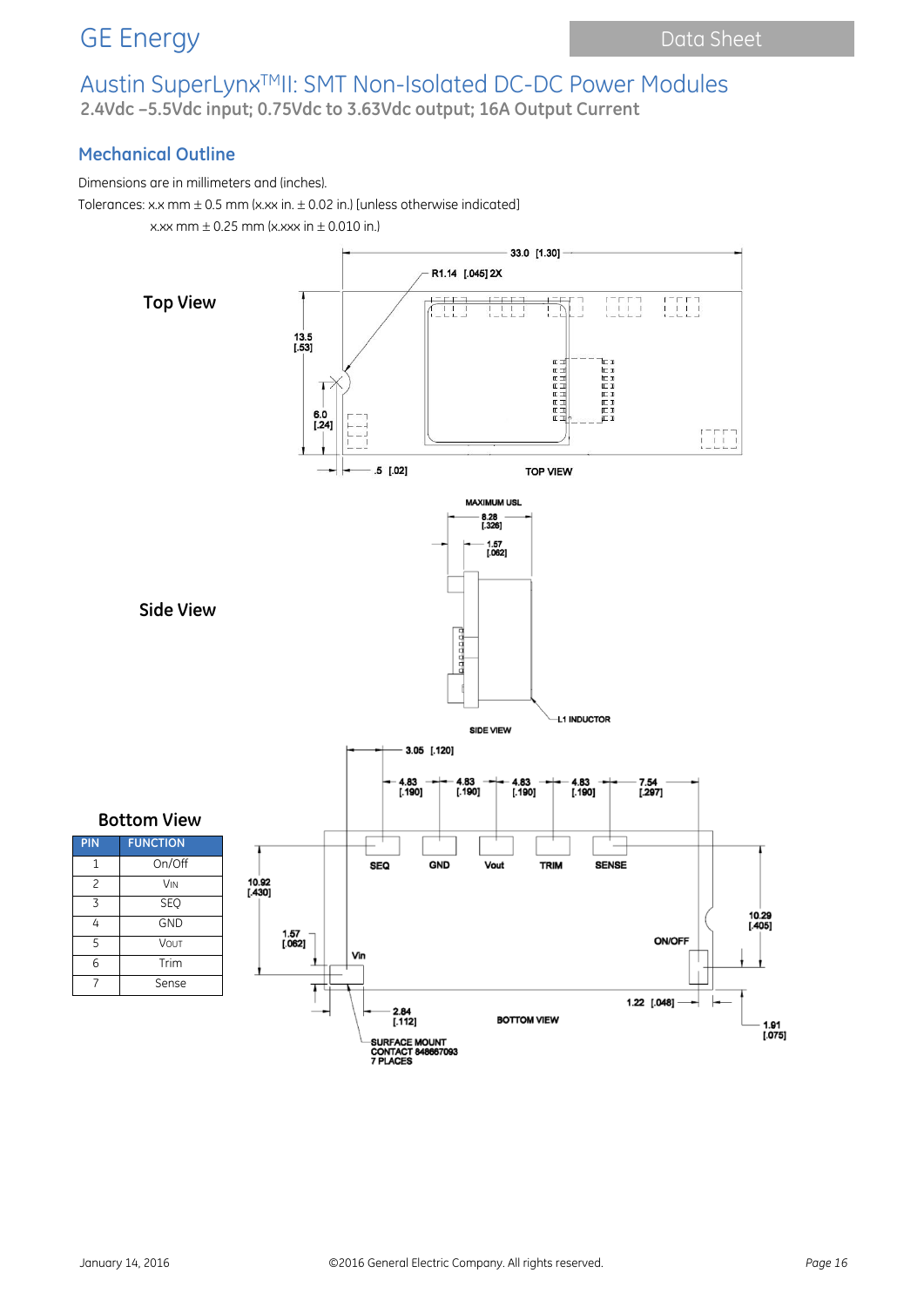**2.4Vdc –5.5Vdc input; 0.75Vdc to 3.63Vdc output; 16A Output Current**

### **Recommended Pad Layout**

Dimensions are in millimeters and (inches).

Tolerances: x.x mm  $\pm$  0.5 mm (x.xx in.  $\pm$  0.02 in.) [unless otherwise indicated]

x.xx mm  $\pm$  0.25 mm (x.xxx in  $\pm$  0.010 in.)



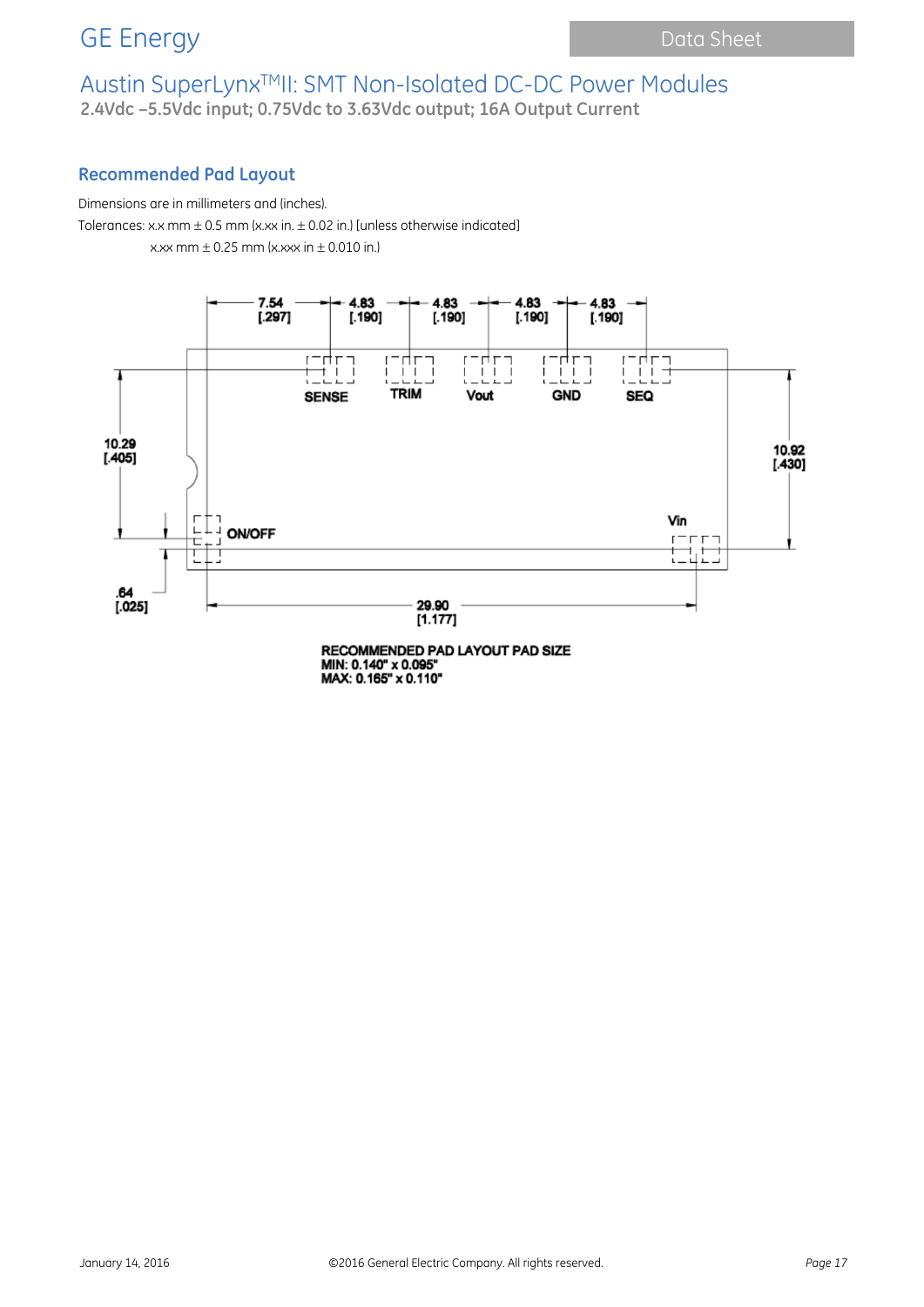**2.4Vdc –5.5Vdc input; 0.75Vdc to 3.63Vdc output; 16A Output Current**

## **Packaging Details**

The Austin SuperLynx™ SMT version is supplied in tape & reel as standard. Modules are shipped in quantities of 250 modules per reel.

All Dimensions are in millimeters and (in inches).









Reel Dimensions: Outside Dimensions: 330.2 mm (13.00) Inside Dimensions: 177.8 mm (7.00") Tape Width: 44.00 mm (1.732")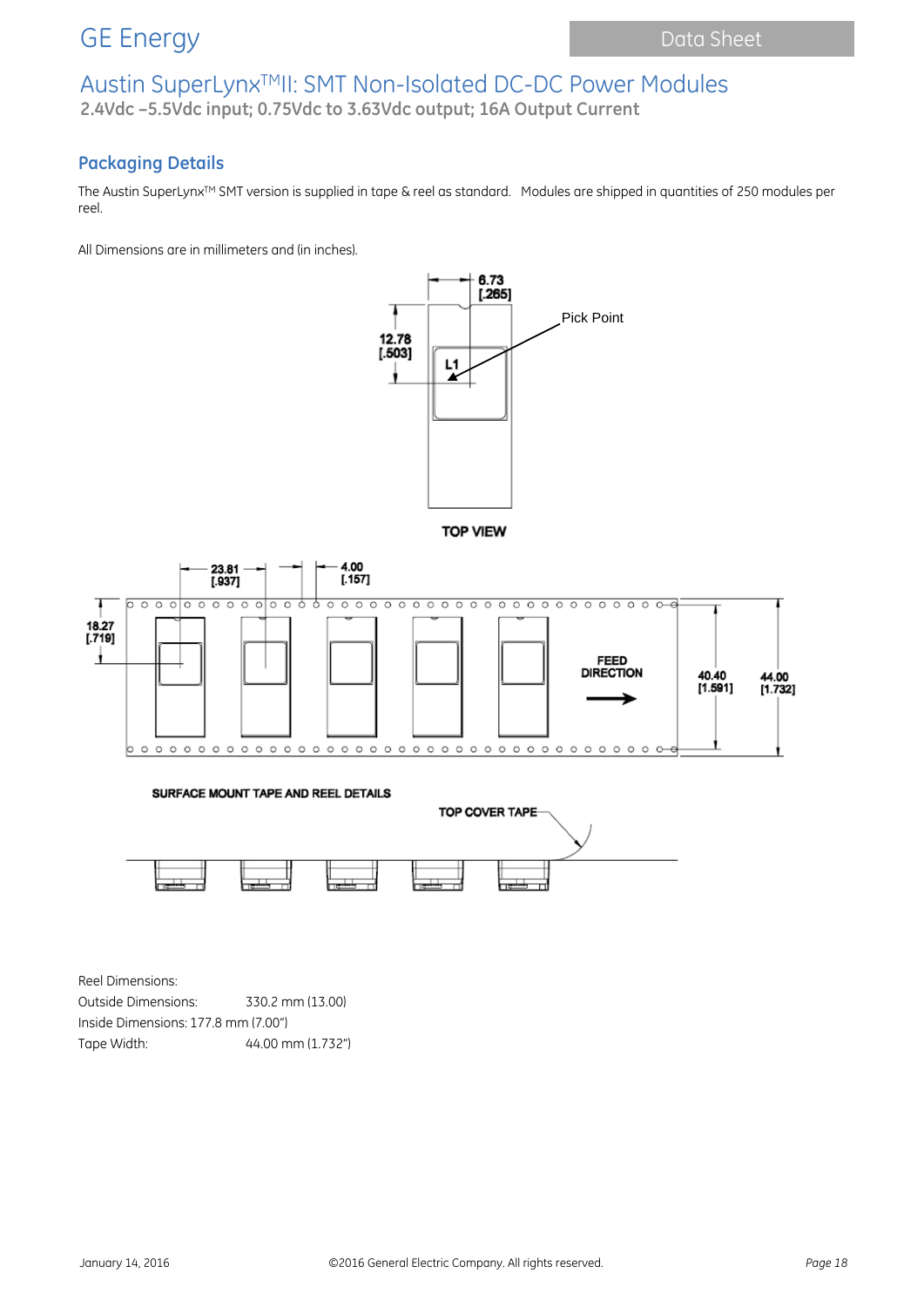## GE Energy Data Sheet

## Austin SuperLynxTMII: SMT Non-Isolated DC-DC Power Modules **2.4Vdc –5.5Vdc input; 0.75Vdc to 3.63Vdc output; 16A Output Current**

### **Surface Mount Information**

#### **Pick and Place**

The Austin SuperLynx™ II SMT modules use an open frame construction and are designed for a fully automated assembly process. The modules are fitted with a label designed to provide a large surface area for pick and place operations. The label meets all the requirements for surface mount processing, as well as safety standards, and is able to withstand reflow temperatures of up to 300 °C. The label also carries product information such as product code, serial number and the location of manufacture.

#### **Nozzle Recommendations**

The module weight has been kept to a minimum by using open frame construction. Even so, these modules have a relatively large mass when compared to conventional SMT components. Variables such as nozzle size, tip style, vacuum pressure and placement speed should be considered to optimize this process. The minimum recommended nozzle diameter for reliable operation is 6mm. The maximum nozzle outer diameter, which will safely fit within the allowable component spacing, is 9 mm.

Oblong or oval nozzles up to  $11 \times 9$  mm may also be used within the space available.

#### **Tin Lead Soldering**

The Austin SuperLynx™ II SMT power modules are lead free modules and can be soldered either in a lead-free solder process or in a conventional Tin/Lead (Sn/Pb) process. It is recommended that the customer review data sheets in order to customize the solder reflow profile for each application board assembly. The following instructions must be observed when soldering these units. Failure to observe these instructions may result in the failure of or cause damage to the modules, and can adversely affect long-term reliability.

In a conventional Tin/Lead (Sn/Pb) solder process peak reflow temperatures are limited to less than 235°C. Typically, the eutectic solder melts at 183°C, wets the land, and subsequently wicks the device connection. Sufficient time must be allowed to fuse the plating on the connection to ensure a reliable solder joint. There are several types of SMT reflow technologies currently used in the industry. These surface mount power modules can be reliably soldered using natural forced convection, IR (radiant infrared), or a combination of convection/IR. For reliable soldering the solder reflow profile should be established by accurately measuring the modules CP connector temperatures.



**Figure 35. Reflow Profile for Tin/Lead (Sn/Pb) process**



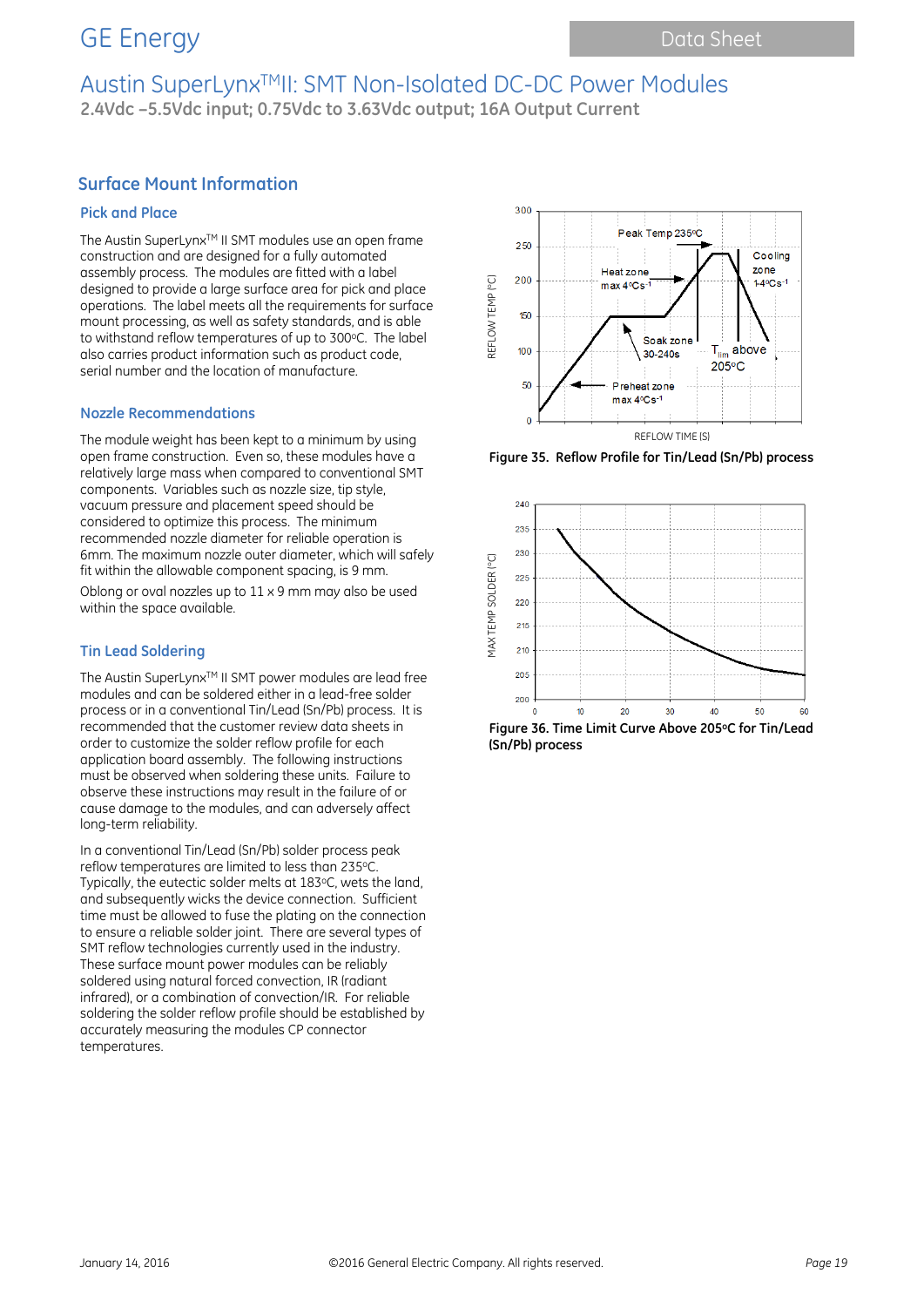## GE Energy Data Sheet

# Austin SuperLynxTMII: SMT Non-Isolated DC-DC Power Modules

**2.4Vdc –5.5Vdc input; 0.75Vdc to 3.63Vdc output; 16A Output Current**

### **Surface Mount Information** (continued)

#### **Lead Free Soldering**

The –Z version Austin SuperLynx II SMT modules are leadfree (Pb-free) and RoHS compliant and are both forward and backward compatible in a Pb-free and a SnPb soldering process. Failure to observe the instructions below may result in the failure of or cause damage to the modules and can adversely affect long-term reliability.

#### **Pb-free Reflow Profile**

Power Systems will comply with J-STD-020 Rev. D (Moisture/Reflow Sensitivity Classification for Nonhermetic Solid State Surface Mount Devices) for both Pb-free solder profiles and MSL classification procedures. This standard provides a recommended forced-air-convection reflow profile based on the volume and thickness of the package (table 4-2). The suggested Pb-free solder paste is Sn/Ag/Cu (SAC). The recommended linear reflow profile using Sn/Ag/Cu solder is shown in Fig. 37.

#### **MSL Rating**

The Austin SuperLynx II SMT modules have a MSL rating of  $2a$ 

#### **Storage and Handling**

The recommended storage environment and handling procedures for moisture-sensitive surface mount packages is detailed in J-STD-033 Rev. A (Handling, Packing, Shipping and Use of Moisture/Reflow Sensitive Surface Mount Devices). Moisture barrier bags (MBB) with desiccant are required for MSL ratings of 2 or greater. These sealed packages should not be broken until time of use. Once the original package is broken, the floor life of the product at conditions of ≤ 30°C and 60% relative humidity varies according to the MSL rating (see J-STD-033A). The shelf life for dry packed SMT packages will be a minimum of 12 months from the bag seal date, when stored at the following conditions:  $< 40^{\circ}$  C,  $< 90\%$  relative humidity.

#### **Post Solder Cleaning and Drying Considerations**

Post solder cleaning is usually the final circuit-board assembly process prior to electrical board testing. The result of inadequate cleaning and drying can affect both the reliability of a power module and the testability of the finished circuit-board assembly. For guidance on appropriate soldering, cleaning and drying procedures, refer to *Board Mounted Power Modules: Soldering and Cleaning* Application Note (AN04-001).



**Figure 37. Recommended linear reflow profile using Sn/Ag/Cu solder.**